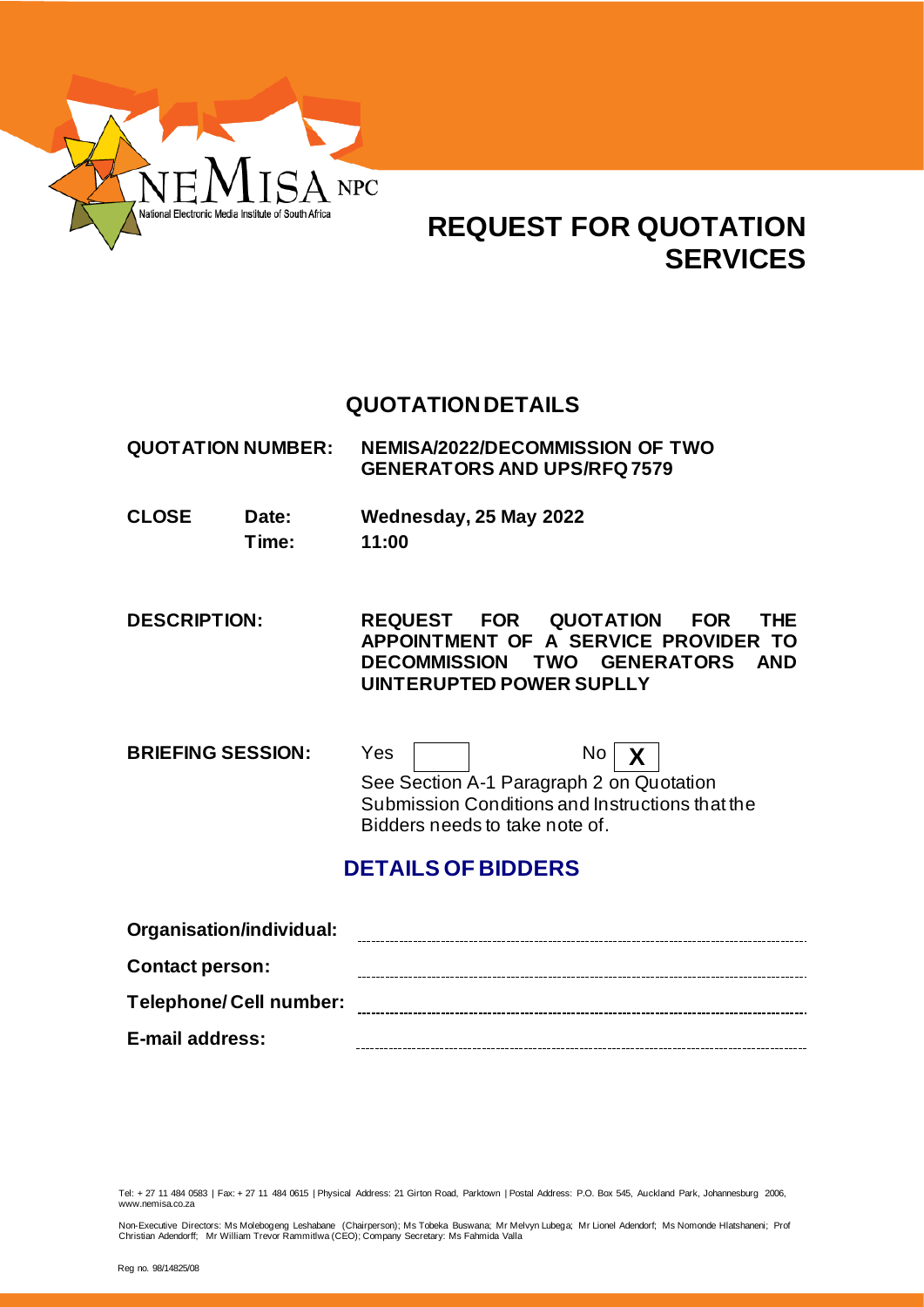Glossary

# **GLOSSARY**

| Award                     | Conclusion of the procurement process and final notification to the<br>effect to the successful bidder                                                                                                                         |
|---------------------------|--------------------------------------------------------------------------------------------------------------------------------------------------------------------------------------------------------------------------------|
| <b>B-BBEE</b>             | Broad-based Black Economic Empowerment in terms of the<br>Broad-based Black Economic Empowerment Act, 2003 (Act No.<br>53 of 2003) and the Codes of Good Practice issued thereunder by<br>the Department of Trade and Industry |
| Quotation                 | Written offer in a prescribed or stipulated form in response to an<br>invitation by NEMISA for the provision of goods, works or services                                                                                       |
| Contractor                | Organisation with whom NEMISA will conclude a contract and<br>potential service level agreement subsequent to the final award of<br>the contract based on this Request for Quotation                                           |
| Core Team                 | The core team are those members who fill the non-administrative<br>positions against which the experience will be measured.                                                                                                    |
| dti                       | Department of Trade and Industry                                                                                                                                                                                               |
| <b>EME</b>                | Exempted Micro Enterprise in terms of the Codes of Good<br>Practice                                                                                                                                                            |
| GCC                       | <b>General Conditions of Contract</b>                                                                                                                                                                                          |
| IP                        | <b>Intellectual Property</b>                                                                                                                                                                                                   |
| <b>NEMISA</b>             | National Electronic Media Institute of South Africa (SOC) Ltd                                                                                                                                                                  |
| <b>Original Quotation</b> | Original document signed in ink, or<br>Copy of original document signed in ink, or<br>Submitted Facsimile of original document signed in ink                                                                                   |
| Originally certified      | To comply with the principle of originally certified, a document<br>must be both stamped and signed in original ink by a<br>commissioner of oaths.                                                                             |
| <b>SCM</b>                | Supply Chain Management                                                                                                                                                                                                        |
| <b>SLA</b>                | Service Level Agreement                                                                                                                                                                                                        |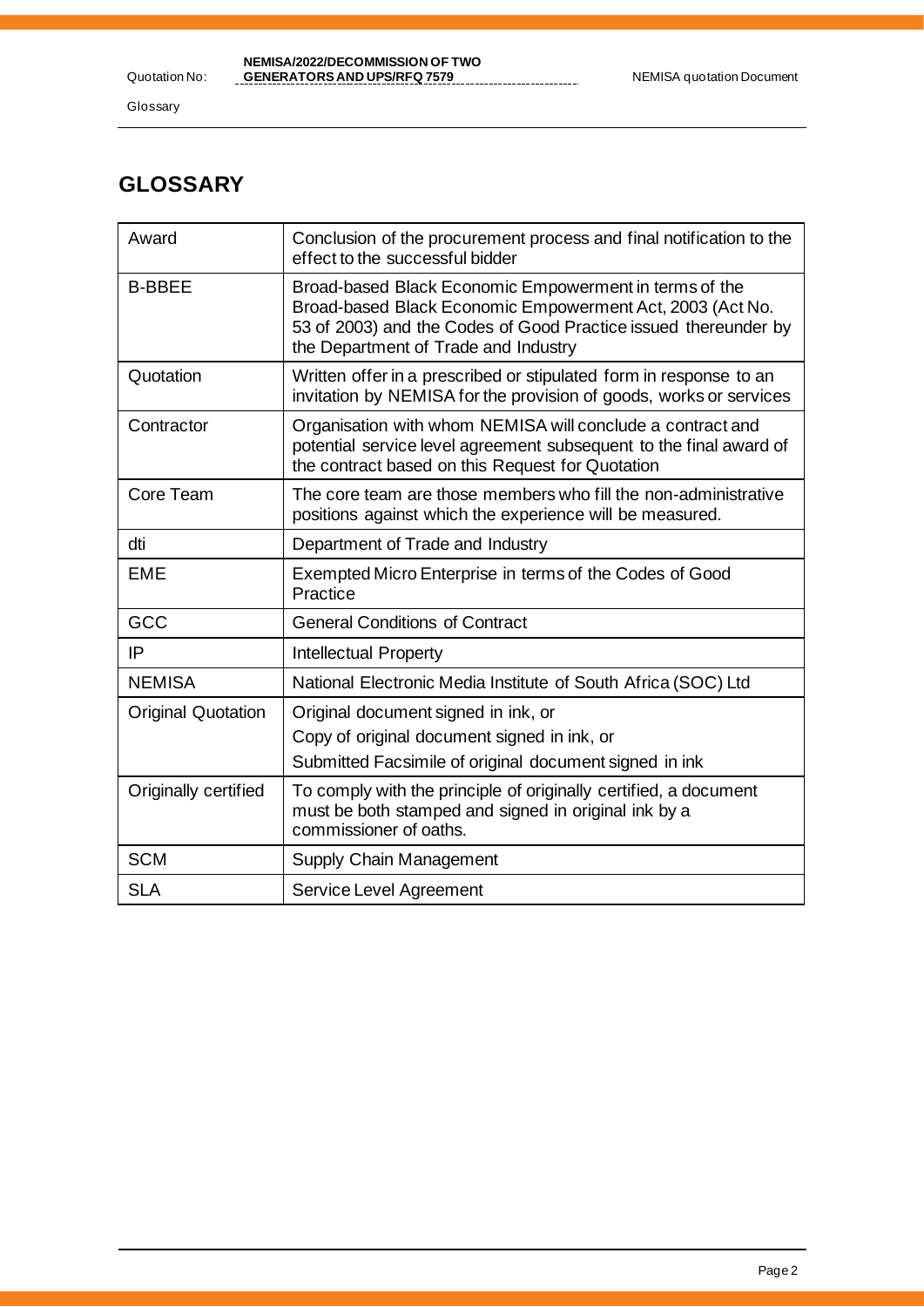Quotation No: Content Page

# **DOCUMENTS IN THIS QUOTATIONDOCUMENT PACK**

Bidders are to ensure that they have received all pages 37 of this document, which consist of the following sections:

## **SECTION A**

**Note: Documents in this section are for information to/instruction of bidders and must not be returned with quotations.**

- □ Section A 1: Quotation Submission Conditions and Instructions
- □ Section A 2: Terms of Reference
- $\Box$  Section A 3: Evaluation Process/Criteria
- □ Section A 4: Contract Form (Rendering of Services) (Parts 1 & 2)/Letter of Acceptance/Formal Contract (The pro forma contract is only included for Bidders to take note of the contents of the contract that will be entered into with the successful contractor)

## **SECTION B**

**Note: Documents in this section must be completed and returned or supplied with quotations.**

- Section B 1: Special Conditions of Quotation and Contract: Special conditions that the Bidders needs to accept
- □ Section B 2: Declaration of Interest
- $\Box$  Section B 3: Declaration of Bidders past SCM practices
- □ Section B 4: Certificate of Independent Quotation Determination
- Section B 5: Preference Points Claim Form in terms of the Preferential Procurement Regulations, 2011
- $\Box$  Section B 6: Invitation to Quotation
- □ Section B 7: Pricing Schedule (Professional Services)
- **J** Section B 8: CV Template Guideline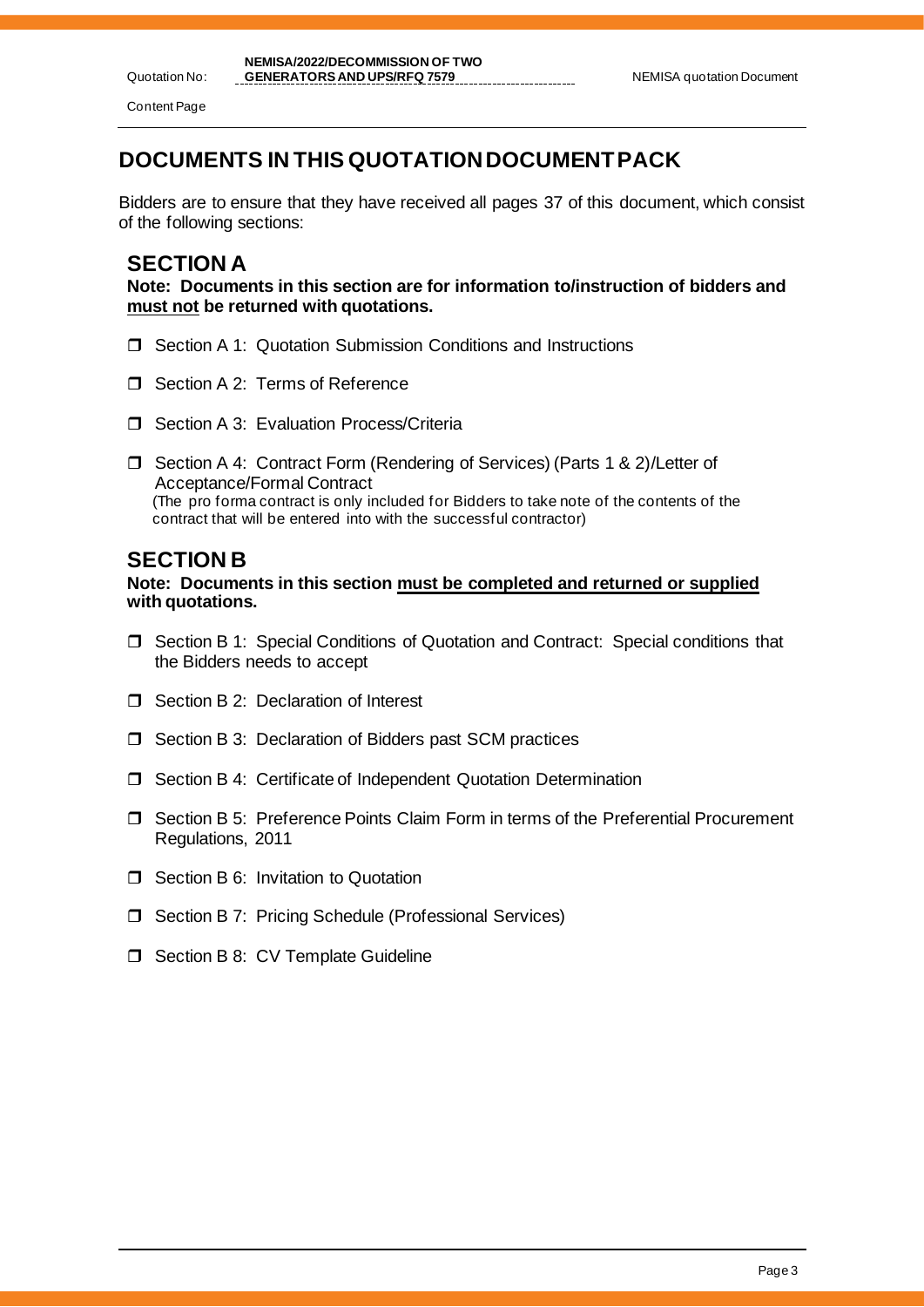Section A



# (This section must not be returned as part of the quotation document)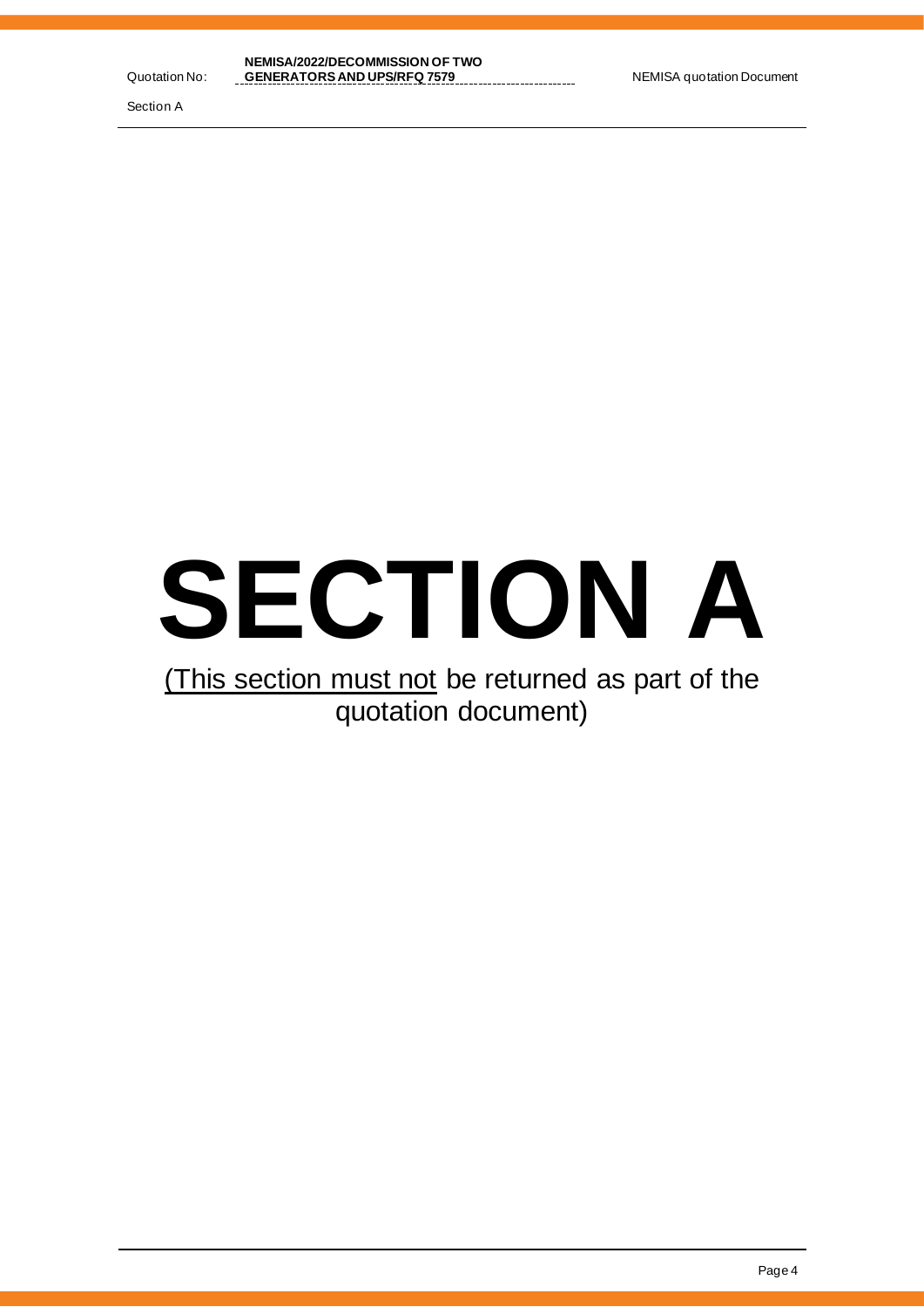Section A 1: Quotation Submission Conditions and Instructions

# **QUOTATIONSUBMISSION CONDITIONS AND INSTRUCTIONS**

## **CONDITIONS AND INSTRUCTIONS THAT BIDDERS NEED TO TAKE NOTE OF**

## **1 FRAUD AND CORRUPTION**

1.1 All providers are to take note of the implications of contravening the Prevention and Combating of Corrupt Activities Act, Act No 12 of 2004, and any other Act applicable.

# 2 **BRIEFING SESSION**

Quotation No:

Compulsory site briefing session is scheduled for the  $20<sup>th</sup>$  May 2022 at 10h00.

## **3 CLARIFICATIONS/ QUERIES**

3.1 Any clarification required by a bidder regarding the meaning or interpretation of the Terms of Reference, or any other aspect concerning the quotation, is to be requested in writing (letter, facsimile, or e-mail) from SCM Manager by not later than Monday, 20 May 2022. A reply will be forwarded within three (3) working days. Telephonic requests for clarification will not be accepted. If appropriate, the clarifying information will be made available to all Bidders by e-mail only. The quotation number should be mentioned in all correspondence.

> Contact details for SCM Manager: Facsimile: 011 484 0615 011 484 0583 E-Mail: [Hensonm@nemisa.co.za](mailto:Hensonm@nemisa.co.za)

## **4 SUBMITTING QUOTATIONS**

**EMAILED TO: scm@nemisa.co.za**

- $\Box$  All quotations must be submitted on the official forms (not to be re-typed).
- Quotation number (NEMISA/2022/DECOMMISSION OF TWO GENERATORS AND UPS/RFQ 7579)
- Closing date and time (Wednesday, 25 May 2022 @ 11:00)
- $\Box$  The name and address of the Bidders.
- 4.1 Documents submitted on time by bidders shall not be returned.

## **5 LATE QUOTATIONS**

- 5.1 Quotations received late shall not be considered. A quotation will be considered late if it arrived even one second after 11:00 or any time thereafter. The tender (quotation) box shall be closed at exactly 11:00 and quotations arriving late will not be considered under any circumstances. Bidders are therefore strongly advised to ensure that quotations be despatched allowing enough time for any unforeseen events that may delay the delivery of the quotation.
- 5.2 The official Telkom time, which can be observed by dialling 1026 from any phone, will be used to verify the exact closing time.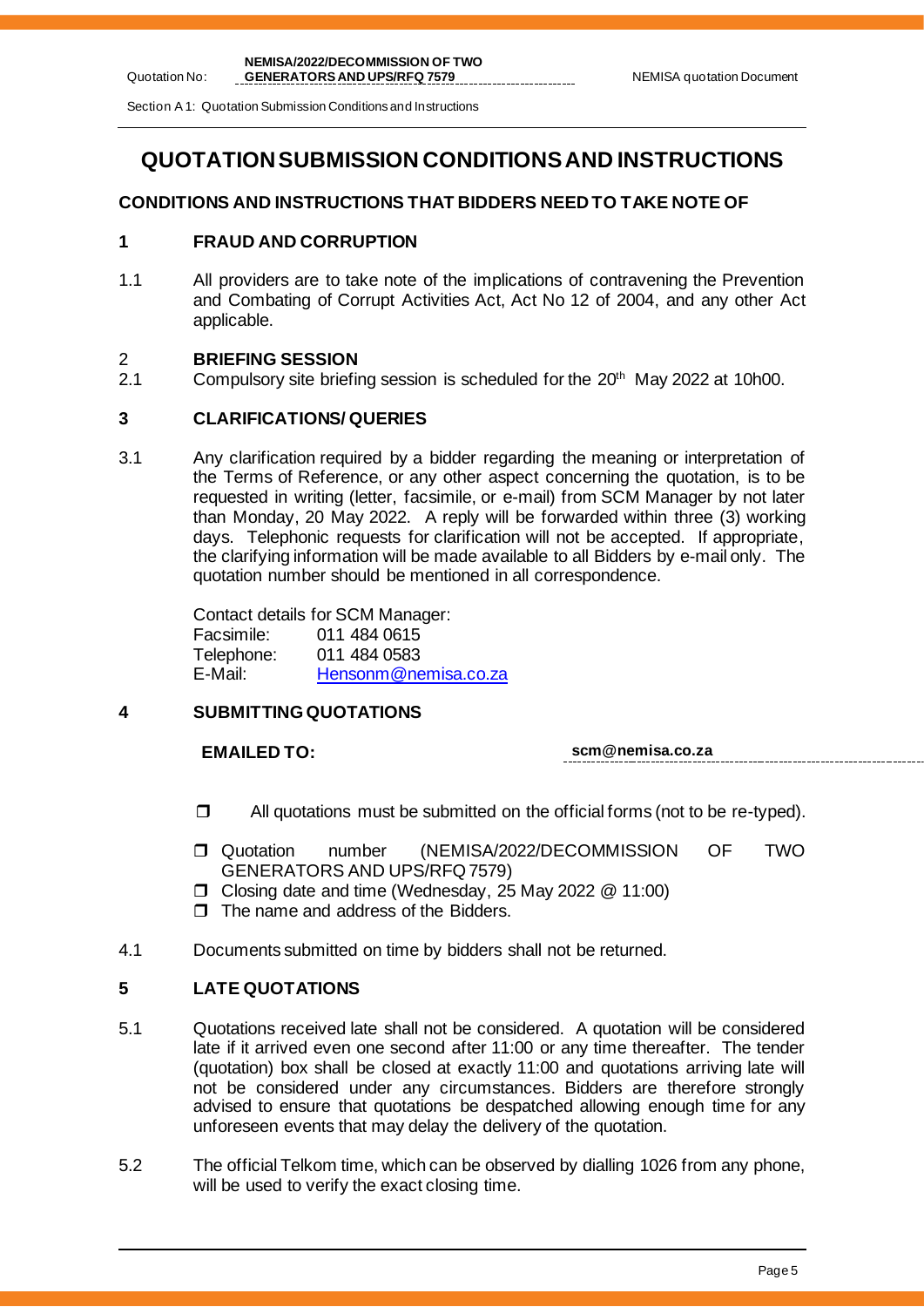Section A 1: Quotation Submission Conditions and Instructions

## **6 PAYMENTS**

Quotation No:

- 6.1 NEMISA will pay the Contractor the fees set out in the final contract according to the table of deliverables. No additional amounts will be payable by the NEMISA to the Contractor.
- 6.1.1 The Contractor shall from time to time during the duration of the contract, invoice NEMISA for the services rendered.
- 6.1.2 The invoice must be accompanied by supporting source document(s) containing detailed information, as NEMISA may reasonably require, to establish the specific nature, extent, and quality of the services which were undertaken by the Contractor.
- 6.1.3 No payment will be made to the Contractor unless an original tax invoice complying with section 20 of the VAT Act No 89 of 1991, as amended, has been submitted to NEMISA.
- 6.1.4 Payment shall be made by bank transfer into the Contractor's bank account normally 30 days after receipt of an acceptable, original, valid tax invoice. Money will only be transferred into a South African bank account. (Banking details must be submitted as soon as the quotation is awarded).
- 6.2 The Contractor shall be responsible for accounting to the appropriate authorities for its income tax, VAT, or other money required to be paid in terms of the applicable law.

## **7 GENERAL CONDITIONS OF CONTRACT**

7.1 The General Conditions of the Contract must be accepted. The GCC can be downloaded from the Treasury Website. Please refer to the link below:

> [http://www.treasury.gov.za/divisions/ocpo/sc/GeneralConditions/General%20Conditions%20of%20](http://www.treasury.gov.za/divisions/ocpo/sc/GeneralConditions/General%20Conditions%20of%20Contract.pdf) [Contract.pdf](http://www.treasury.gov.za/divisions/ocpo/sc/GeneralConditions/General%20Conditions%20of%20Contract.pdf)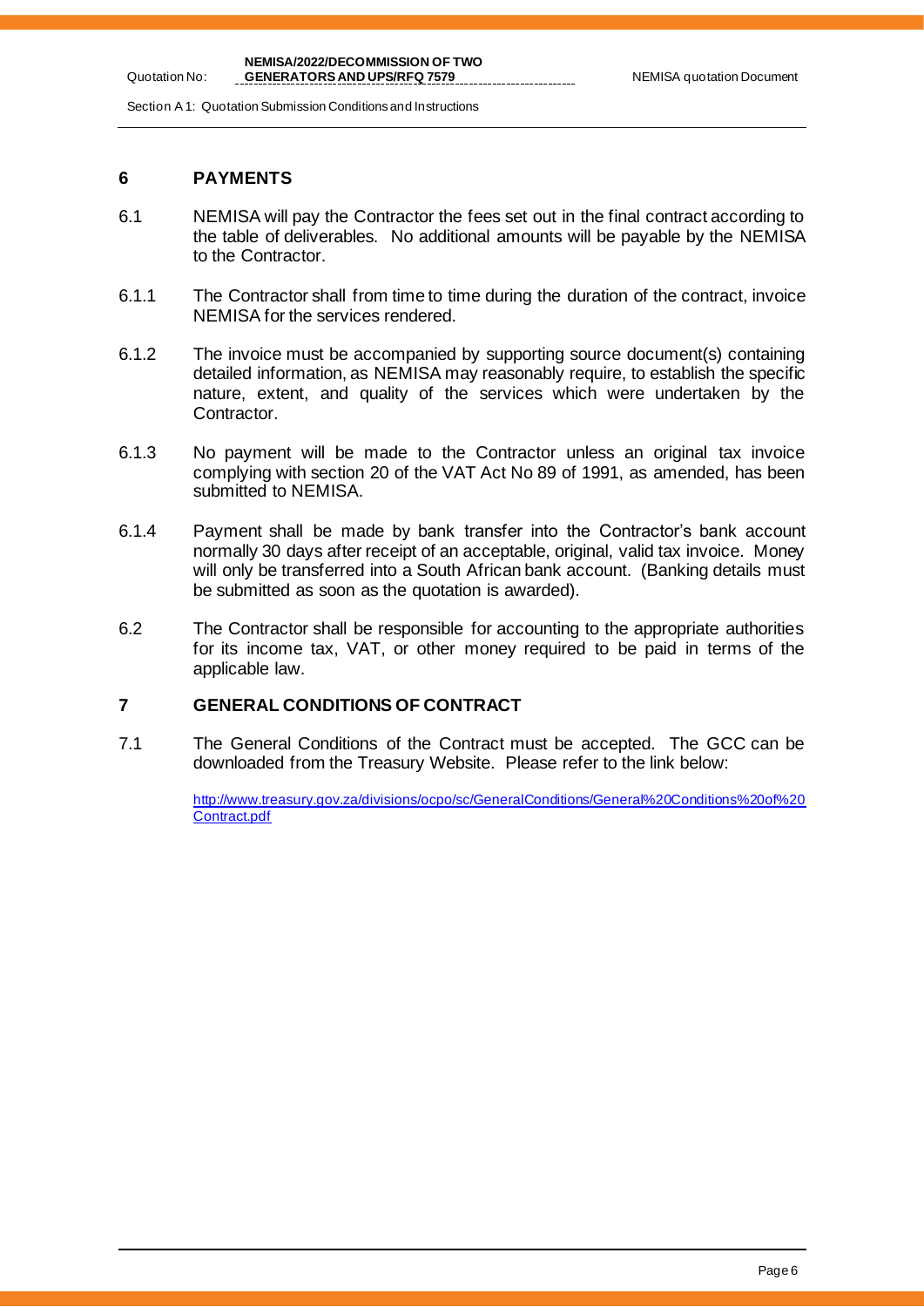Section A 2: Terms of Reference

# **TERMS OF REFERENCE (TOR)**

## **Background**

Quotation No:

The National Electronic Media Institute of South Africa was established as a nonprofit institute for education in terms of the Companies Act (1973) and is listed as a schedule 3A public entity in terms of the Public Finance Management Act (1999). NEMISA derives its mandate from the Department of Communications and Digital Technologies (DCDT).

## **Purpose**

NEMISA requires services of a qualified service provider to decommission and relocate its 2 generators and UPS from 21 Girton road, Parktown to South African Broadcasting Services (SABC), SABC Auckland Park Campus, Radio Park Building Gate 13, Corner Artillery and Henley Road, Auckland Park, Johannesburg. Generators will not be installed and commissioned in any of the buildings in this new address.

## **Scope of work**

- The service provider will be required to uninstall and relocate 2 Generators and UPS
- The service provider will be required to remove cables and accessories connected to the generators and UPS.
- Repair or make neat the areas and paint these areas.

## **Criteria**

- A letter of good standing in terms of COIDA or latest assessment and proof of payment thereof or proof of registration (only in cases of new registration) will suffice.
- An electrical engineer will issue a compliance certificate should a new installation be necessary.
- Insurance cover
- Electrical COC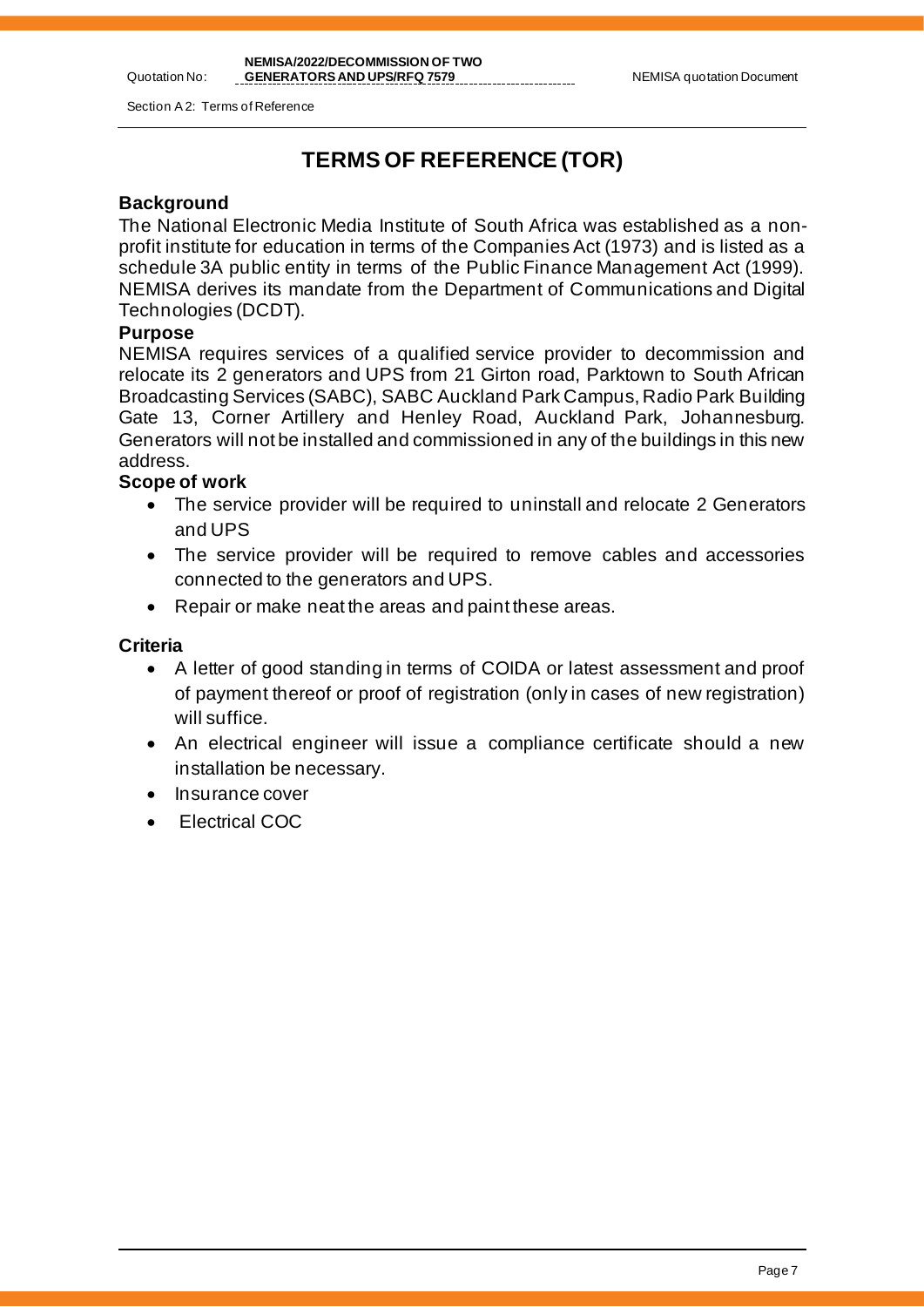Section A 3: Evaluation Process/ Criteria

**ALL BIDDERS MUST TAKE NOTE OF THE EVALUATION PROCESS THAT WILL BE FOLLOWED**

## **1 EVALUATION PROCESS**

## **1.1 COMPLIANCE WITH MINIMUM REQUIREMENTS**

1.1.1 All quotations duly lodged as specified in the Request for Quotation will be examined to determine compliance with quotation requirements and conditions. Quotations with obvious deviations from the requirements/conditions will be eliminated from further consideration.

> Failure to comply with or submit any one of the following items will render a quotation non-responsive and will not be evaluated further.

| <b>Reference</b> |                                                          | <b>Compliant?</b> |           |
|------------------|----------------------------------------------------------|-------------------|-----------|
|                  | <b>Description</b>                                       | <b>YES</b>        | <b>NO</b> |
| Part 1           | Signed Special Conditions of Quotation and Contract      |                   |           |
| Part 2           | Tax Compliance Requirements                              |                   |           |
| Part 3           | Completed and signed Declaration of Interest             |                   |           |
| Part 4           | Completed and signed Declaration of Bidders' past Supply |                   |           |
|                  | Chain Management practices                               |                   |           |
| Part 5           | Completed and signed Certificate of Independent          |                   |           |
|                  | Quotation Determination                                  |                   |           |
| Part 7           | Completed and signed Invitation to Quotation             |                   |           |
| Part 8           | Completed Pricing Schedule in the prescribed format      |                   |           |
| Part 12          | Proof of registration on the CSD                         |                   |           |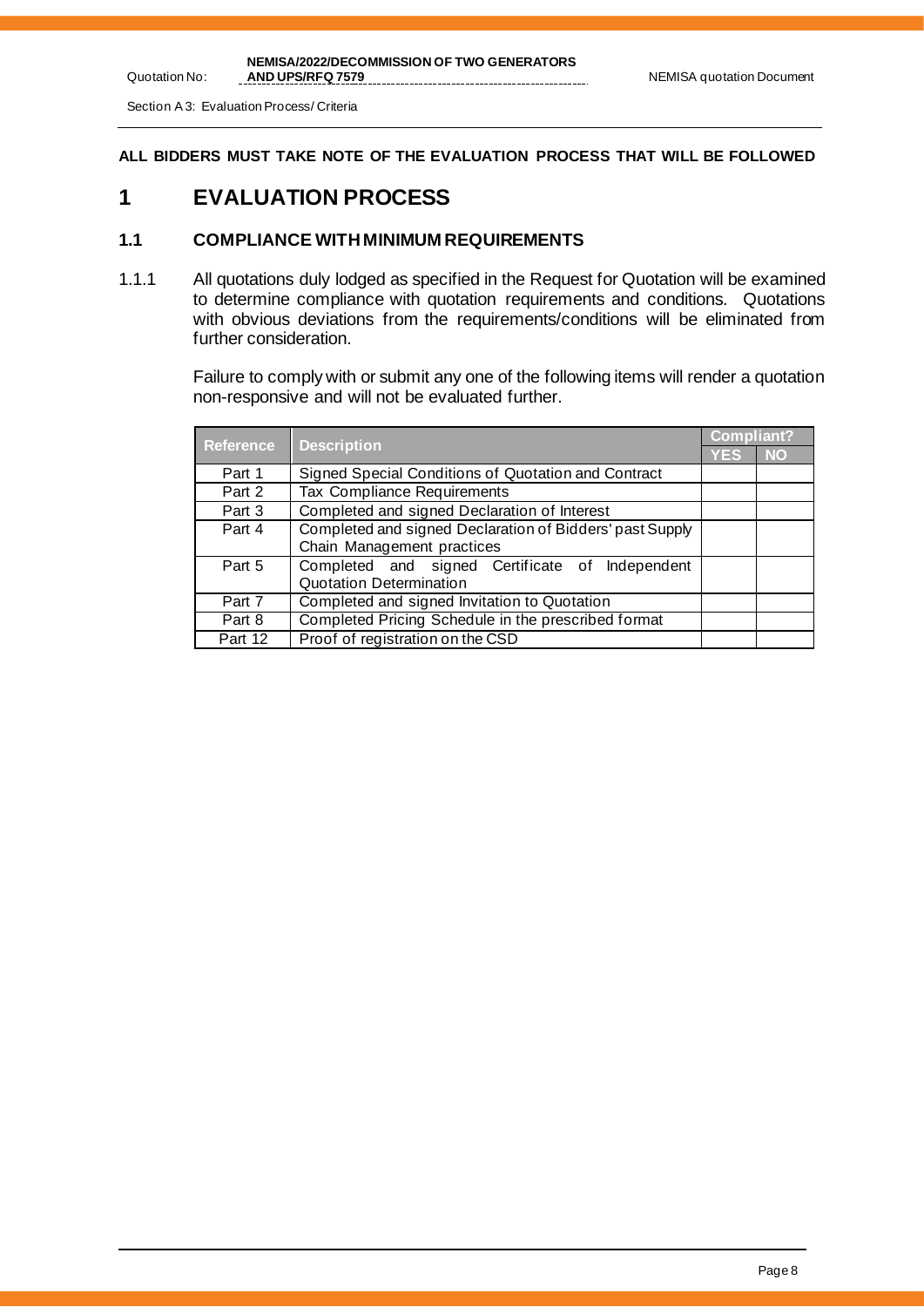Section A 3: Evaluation Process/ Criteria

## **1.2 DETERMINATION OF SCORE FOR FUNCTIONALITY**

1.2.1 The evaluation criteria and weights for functionality as indicated in the table in below, will apply.

|        | <b>FUNCTIONAL CRITERIA</b>                                                                                                                                                                                                                                                                                                                                 | <b>MAXIMUM TO BE AWARDED</b> |  |
|--------|------------------------------------------------------------------------------------------------------------------------------------------------------------------------------------------------------------------------------------------------------------------------------------------------------------------------------------------------------------|------------------------------|--|
| $\Box$ | <b>COIDA</b>                                                                                                                                                                                                                                                                                                                                               | 20                           |  |
| $\Box$ | Experience of the Bidder for similar<br>project (maintenance)<br>5 years or more - 15 points<br>$\circ$<br>3 to 4 years $-$ 10 points<br>$\circ$<br>1 to 2 years $-5$ points<br>$\circ$<br>Zero experience $-0$ points<br>$\circ$                                                                                                                          | 15                           |  |
| $\Box$ | Appointment<br>completion<br>letter<br>or<br>certificate<br>6 or more above letters or<br>$\circ$<br>certificate -<br>completion<br>15<br>points<br>4 to 5 letters or letters certificate<br>$\circ$<br>$-10$ points<br>1 to 3 letters or letters certificate<br>$\circ$<br>$-5$ points<br>Zero letters or letters certificate<br>$\circ$<br>- zero points | 15                           |  |
| $\Box$ | The supervisor has experience of<br>leading individuals work in electrical<br>industry.<br>More than 20 years combined -<br>$\circ$<br>30 points<br>More than 10 years and up to 19<br>$\circ$<br>years $-20$ points<br>More than 5 years and up to 9<br>$\circ$<br>$years - 10 points$<br>Less than 5 years $-$ 0 points<br>$\circ$                       | 30                           |  |
| $\Box$ | Provide project specific project<br>baseline risk assessment                                                                                                                                                                                                                                                                                               | 20                           |  |
|        | <b>Maximum total for functionality</b>                                                                                                                                                                                                                                                                                                                     | 100                          |  |

1.2.2 The score for functionality shall be calculated as follows:

 $\Box$  Each panel member shall award values for each criterion on a score sheet. The value score for each criterion shall be multiplied with the specified weighting for the relevant criterion to obtain the marks scored for the various criteria. These marks should be added to obtain the total score for functionality.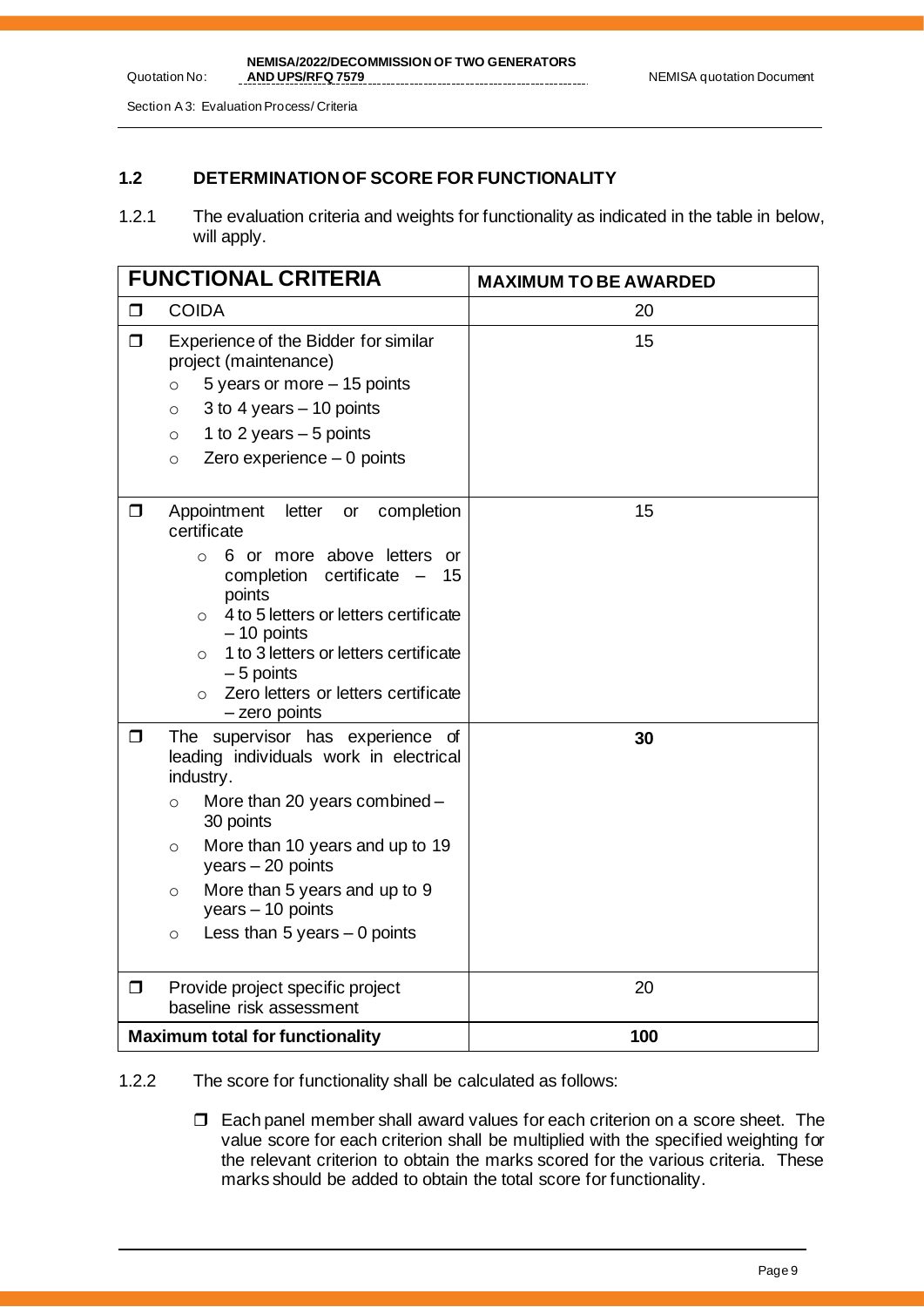Section A 3: Evaluation Process/ Criteria

 $\Box$  The score of each panel member shall be added together and divided by the number of panel members to establish the average score obtained by each bidder for functionality.

## **1.3 DETERMINATION OF SCORES FOR PRESENTATIONS**

1.3.1 NEMISA will not call for presentations.

## **1.4 ELIMINATION OF PROPOSALS ON GROUNDS OF FUNCTIONALITY**

1.4.1 Quotations that score less than 75**%** of the marks available for functionality will be eliminated from further consideration. Marks will therefore not be awarded for their cost proposals or preference.

## **1.5 PRICE AND B-BBEE STATUS LEVEL POINTS**

- 1.5.1 All remaining quotations will be evaluated as follows:
- 1.5.2 The 80/20 preference point system will be applied
- 1.5.3 If appropriate, implied contract price adjustments will be made to the cost proposals of all remaining quotations.
- 1.5.4 The Evaluation Committee may recommend that the contract be awarded to the bidders obtaining the highest aggregate mark as determined by 1.6.4 or to a lower scoring quotation on justifiable grounds.

## **1.6 ADJUDICATION OF QUOTATION**

1.6.1 The relevant award structure will consider the recommendations and make the final award. The successful bidders will usually be the service provider scoring the highest number of points or it may be a lower scoring quotation on justifiable grounds or no award at all.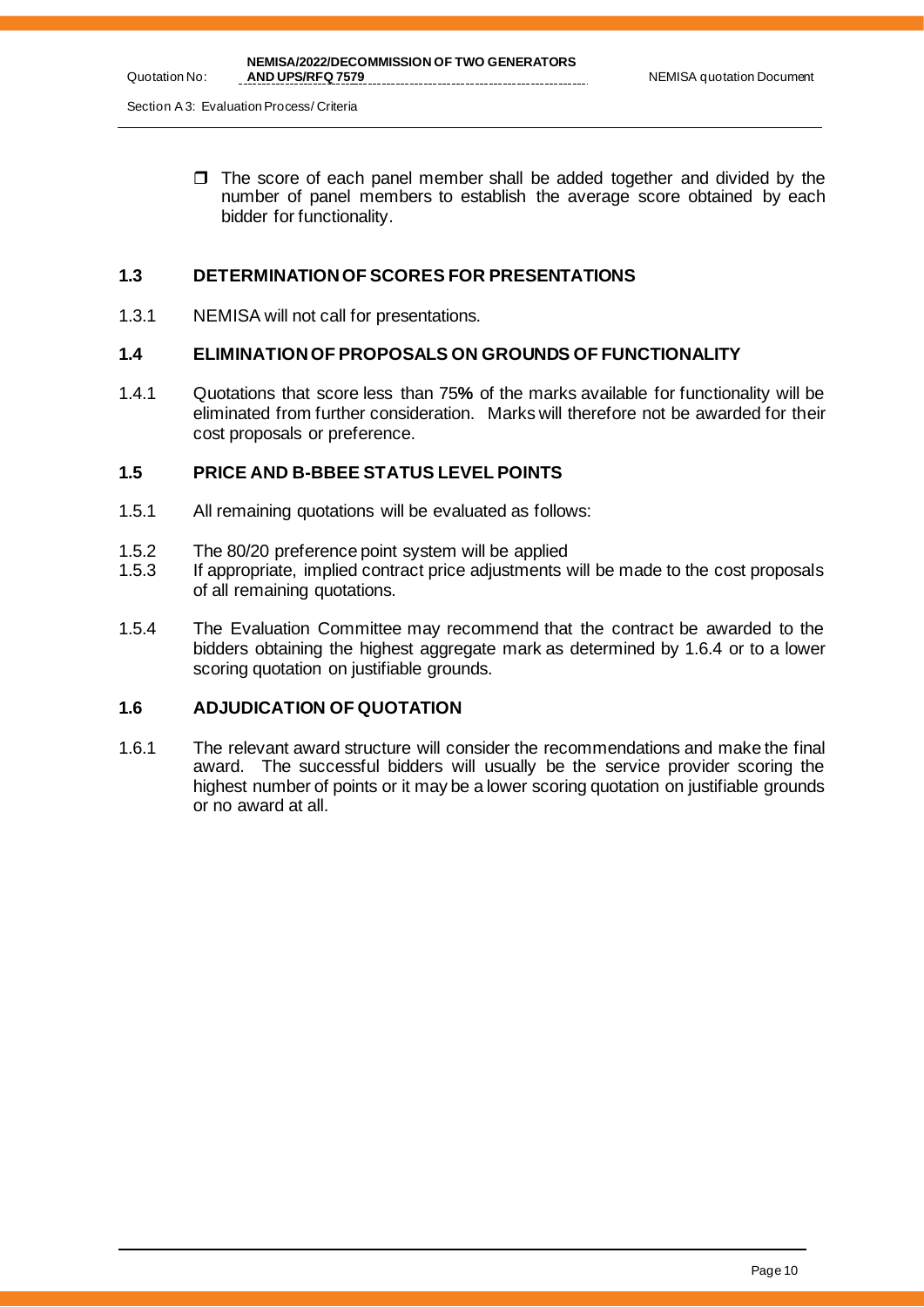# **CONTRACT FORM: RENDERING OF SERVICES**

THIS FORM MUST BE FILLED IN DUPLICATE BY BOTH THE SERVICE PROVIDER (PART 1) AND THE PURCHASER (PART 2). BOTH FORMS MUST BE SIGNED IN THE ORIGINAL SO THAT THE SERVICE PROVIDER AND THE PURCHASER WOULD BE IN POSSESSION OF ORIGINALLY SIGNED CONTRACTS FOR THEIR RESPECTIVE RECORDS.

## **PART 1 (TO BE FILLED IN BY THE SERVICE PROVIDER)**

- 1. I/we hereby undertake to render services described in the attached quotation documents to NEMISA in accordance with the requirements and task directives/proposals specifications stipulated in Quotation Number NEMISA/2022/DECOMMISSION OF TWO GENERATORS AND UPS/RFQ 7579 at the price/s quoted. My/our offer/s remain binding upon me/us and open for acceptance by the Purchaser during the validity period indicated and calculated from the closing date of the quotation.
- 2. The following documents shall be deemed to form and be read and construed as part of this agreement:
- 2.1 Quotation documents, viz
	- $\Box$  Invitation to quotation
	- $\Box$  Tax clearance certificate
	- $\Box$  Pricing schedule(s)
	- $\Box$  Filled in terms of reference/task directive/proposal
	- Preference claims for Broad Based Black Economic Empowerment Status Level of Contribution in terms of the Preferential Procurement Regulations 2017;
	- $\Box$  Declaration of interest
	- D Declaration of bidders past SCM practices
	- $\Box$  Special Conditions of Contract
- 2.2 General Conditions of Contract
- 2.3 Other (specify)
- 3. I/we confirm that I/we have satisfied myself as to the correctness and validity of my/our quotation; that the price(s) and rate(s) quoted cover all the services specified in the quotation documents; that the price(s) and rate(s) cover all my obligations and I accept that any mistakes regarding price(s) and rate(s) and calculations will be at my own risk.
- 4. I/we accept full responsibility for the proper execution and fulfilment of all obligations and conditions devolving on me/us under this agreement as the p rincipal liable for the due fulfilment of this contract.
- 5. I/we declare that I/we have no participation in any collusive practices with any bidders or any other person regarding this or any other quotation.
- 6. I confirm that I am duly authorised to sign this contract.

| NAME (PRINT)     | <b>WITNESSES</b> |
|------------------|------------------|
| <b>CAPACITY</b>  |                  |
| <b>SIGNATURE</b> | っ                |
| NAME OF FIRM     | DATE:            |
| <b>DATE</b>      |                  |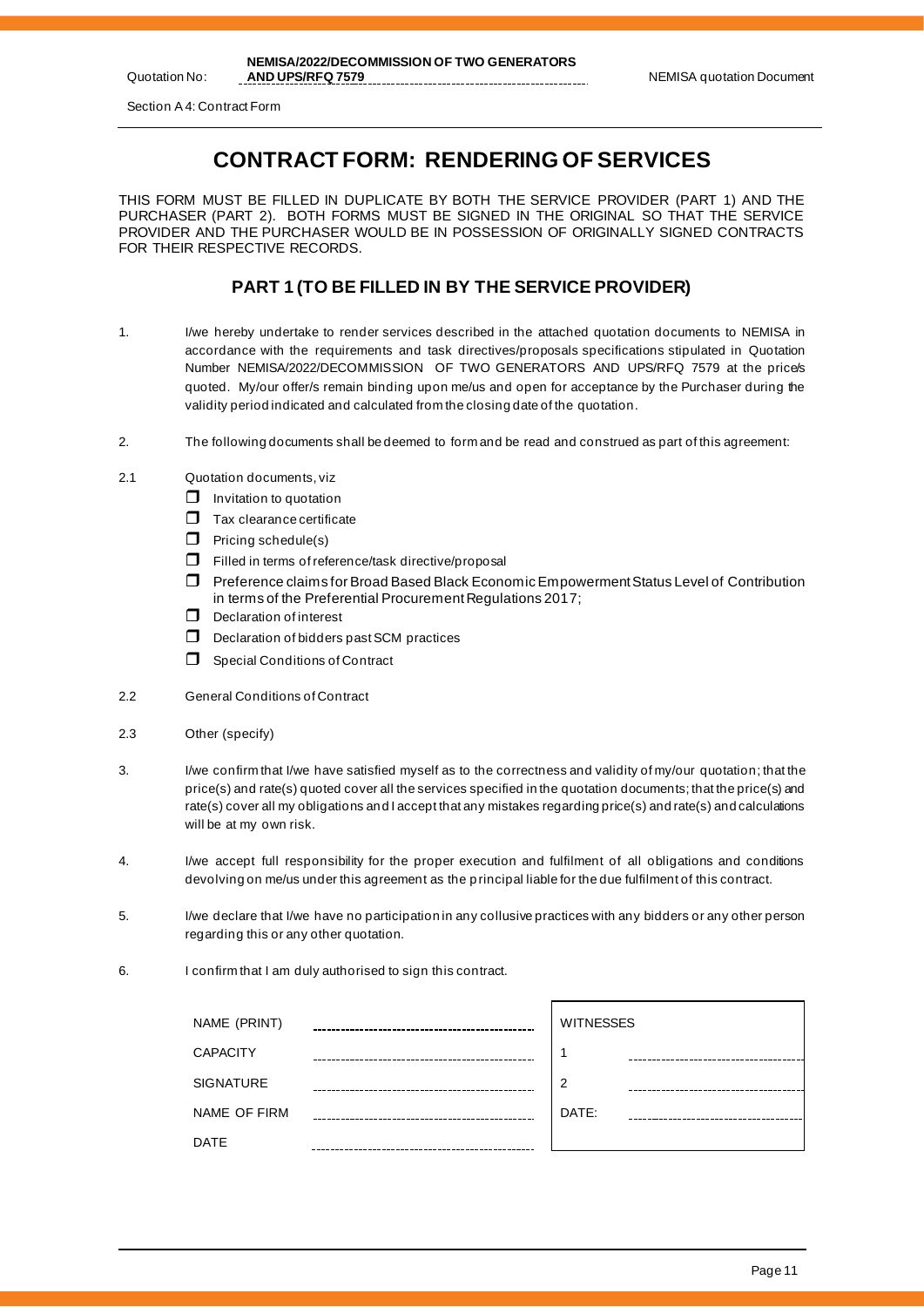# **CONTRACT FORM: RENDERING OF SERVICES**

## **PART 2 (TO BE FILLED IN BY THE PURCHASER)**

- 1. I ……………………………………………………..……………… in my capacity as …………………………………………….. accept your quotation under reference number ……………………………………………. dated ……………………………………. for the rendering of services indicated hereunder and/or further specified in the annexures.
- 1. An official order indicating service delivery instructions is forthcoming.
- 2. I undertake to make payment for the services rendered in accordance with the terms and conditions of the contract within 30 (thirty) days after receipt of an invoice.

| <b>DESCRIPTION OF SERVICE</b> | PRICE (VAT INCL) | <b>COMPLETION</b><br><b>DATE</b> | <b>B-BBEE STATUS</b><br><b>LEVEL OF</b><br><b>CONTRIBUTION</b> |
|-------------------------------|------------------|----------------------------------|----------------------------------------------------------------|
|                               |                  |                                  |                                                                |
|                               |                  |                                  |                                                                |
|                               |                  |                                  |                                                                |

3. I confirm that I am duly authorised to sign this contract.

| SIGNED AT        | ON |                                                                                      |
|------------------|----|--------------------------------------------------------------------------------------|
| NAME (PRINT)     |    |                                                                                      |
| <b>SIGNATURE</b> |    |                                                                                      |
| OFFICIAL STAMP   |    | <b>WITNESSES</b><br>1<br>$\overline{2}$<br>DATE:<br>-------------------------------- |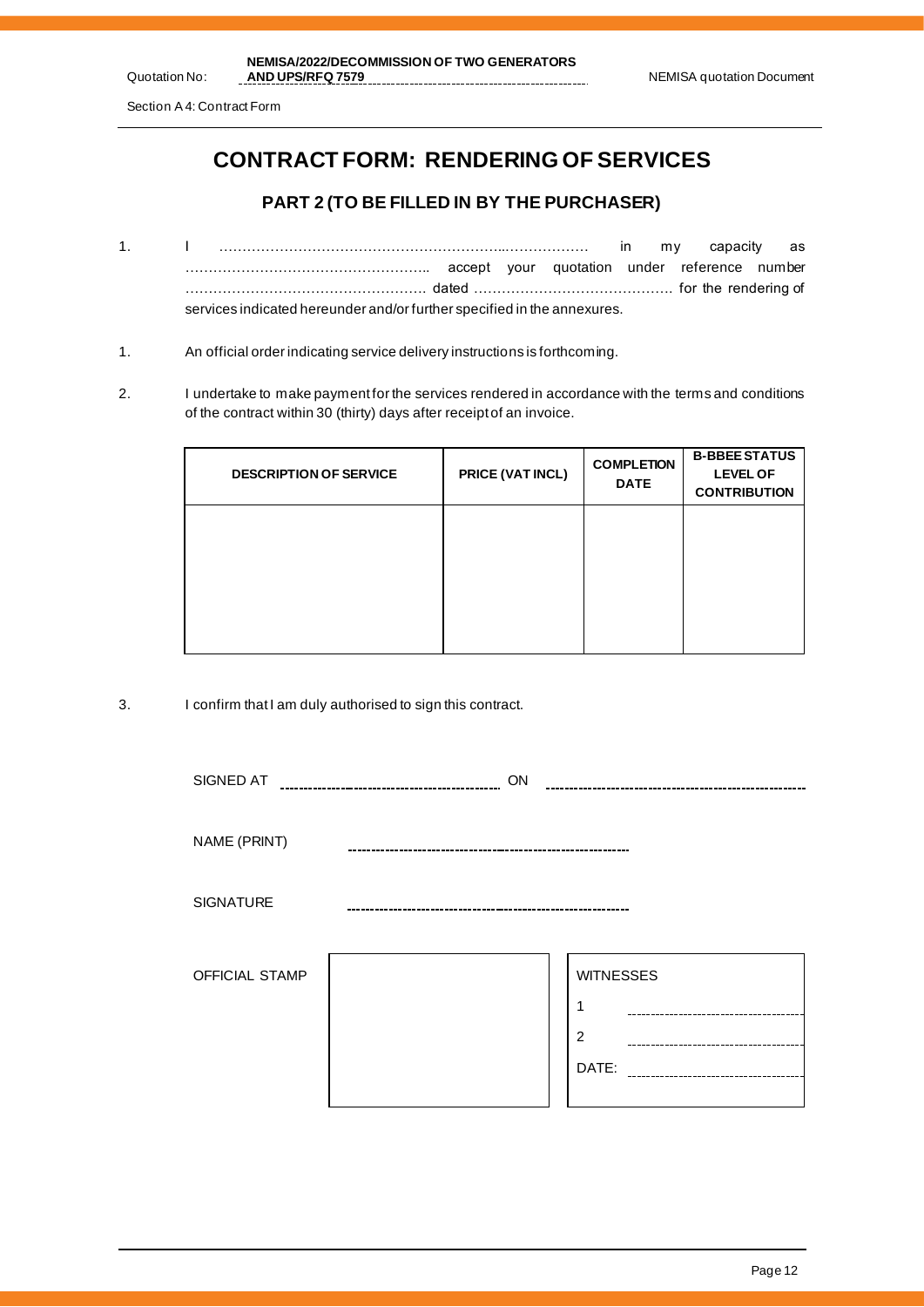Section B

# **SECTION B**

# **This section must be completed and returned or supplied with quotations as prescribed.**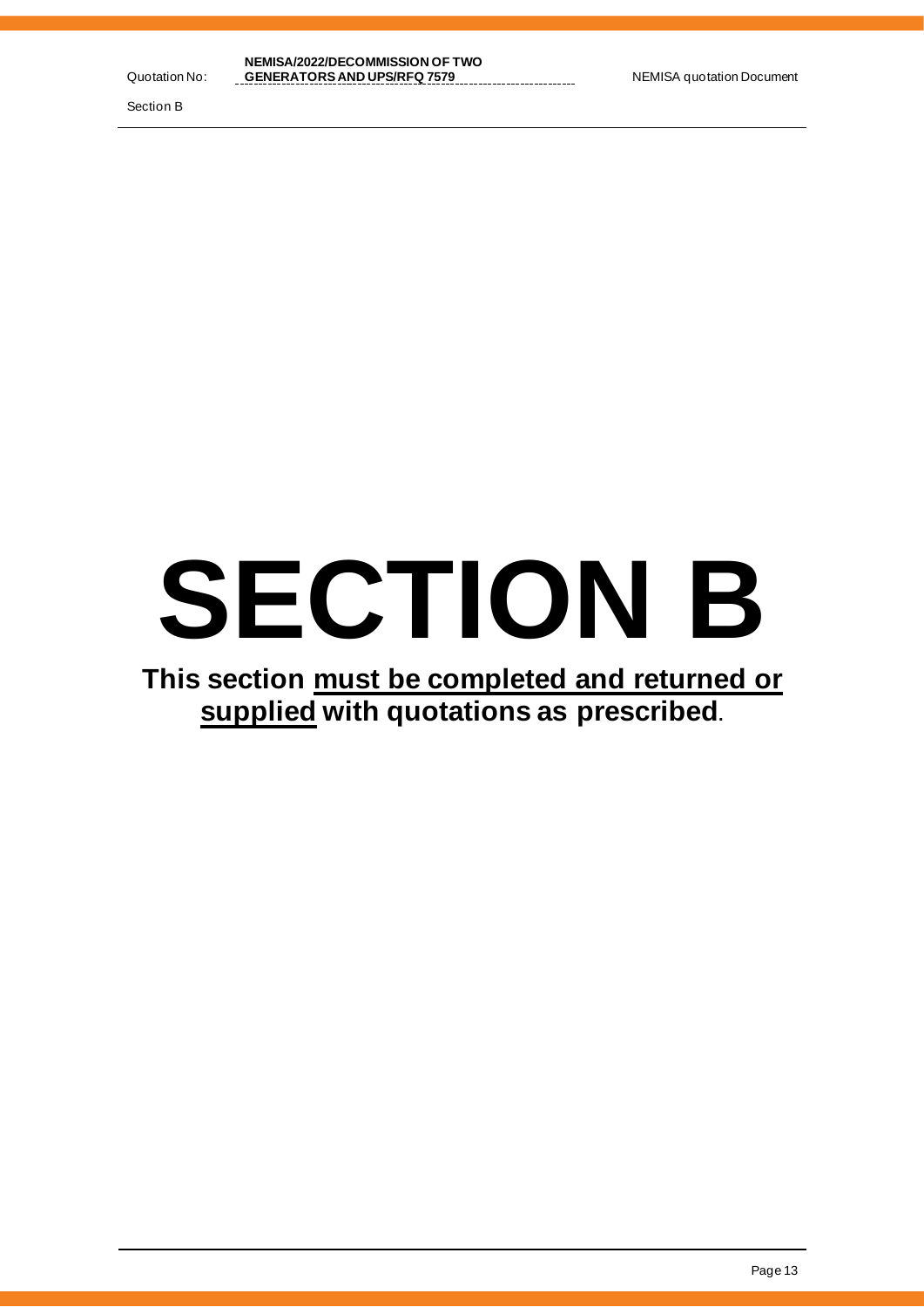Section B 1: Special Conditions of Quotation and Contract

# **SPECIAL CONDITIONS OF QUOTATION AND CONTRACT Return as Part 1**

|                | <b>SPECIAL CONDITIONS</b>                                                                                                                                                                                                                                                 |
|----------------|---------------------------------------------------------------------------------------------------------------------------------------------------------------------------------------------------------------------------------------------------------------------------|
| $\mathbf 1$    | <b>GENERAL</b>                                                                                                                                                                                                                                                            |
|                |                                                                                                                                                                                                                                                                           |
| 1.1            | The Bidders must clearly state if a deviation from these special conditions are offered and<br>the reason therefor. If an explanatory note is provided, the paragraph reference must be<br>indicated in a supporting appendix to the application submission.              |
| 1.2            | Should Bidders fail to indicate agreement/compliance or otherwise, the NEMISA will<br>assume that the Bidders is in compliance or agreement with the statement(s) as specified<br>in this quotation.                                                                      |
| 1.3            | Quotations not completed in this manner may be considered incomplete and rejected.                                                                                                                                                                                        |
| 1.4            | NEMISA shall not be liable for any expense incurred by the Bidders in the preparation<br>and submission of a quotation.                                                                                                                                                   |
| $\overline{2}$ | <b>CANCELLATION OF PROCUREMENT PROCESS</b>                                                                                                                                                                                                                                |
|                |                                                                                                                                                                                                                                                                           |
| 2.1            | This procurement process can be postponed or cancelled at any stage at the sole<br>discretion of NEMISA provided that such cancellation or postponement takes place prior<br>to entering into a contract with a specific service provider to which the quotation relates. |
|                |                                                                                                                                                                                                                                                                           |
| 3              | <b>QUOTATION SUBMISSION CONDITIONS, INSTRUCTION AND EVALUATION</b><br><b>PROCESS/CRITERIA</b>                                                                                                                                                                             |
| 3.1            | The Quotation submission conditions and instructions as well as the evaluation<br>process/criteria have been noted.                                                                                                                                                       |
| 4              | <b>NEGOTIATION AND CONTRACTING</b>                                                                                                                                                                                                                                        |
|                |                                                                                                                                                                                                                                                                           |
| 4.1            | NEMISA have the right to enter into negotiation with one or more Bidders regarding any<br>terms and conditions, including price(s), of a proposed contract.                                                                                                               |
| 4.2            | Under no circumstances will negotiation with any Bidders, including preferred Bidders,<br>constitute an award <sup>1</sup> or promise/ undertaking to award the contract.                                                                                                 |
| 4.3            | NEMISA shall not be obliged to accept the lowest or any quotation, offer or proposal.                                                                                                                                                                                     |
| 4.4            | A contract will only be deemed to be concluded when reduced to writing in a formal contract<br>and Service Level Agreement (if applicable) signed by the designated responsible person<br>of both parties. The designated responsible person of NEMISA is the CEO.        |
| 4.5            | NEMISA also reserves the right to enter into one contract with a Bidders for all required<br>functions or into more than one contract with different Bidders for different functions.                                                                                     |

<sup>&</sup>lt;sup>1</sup> See GLOSSARY.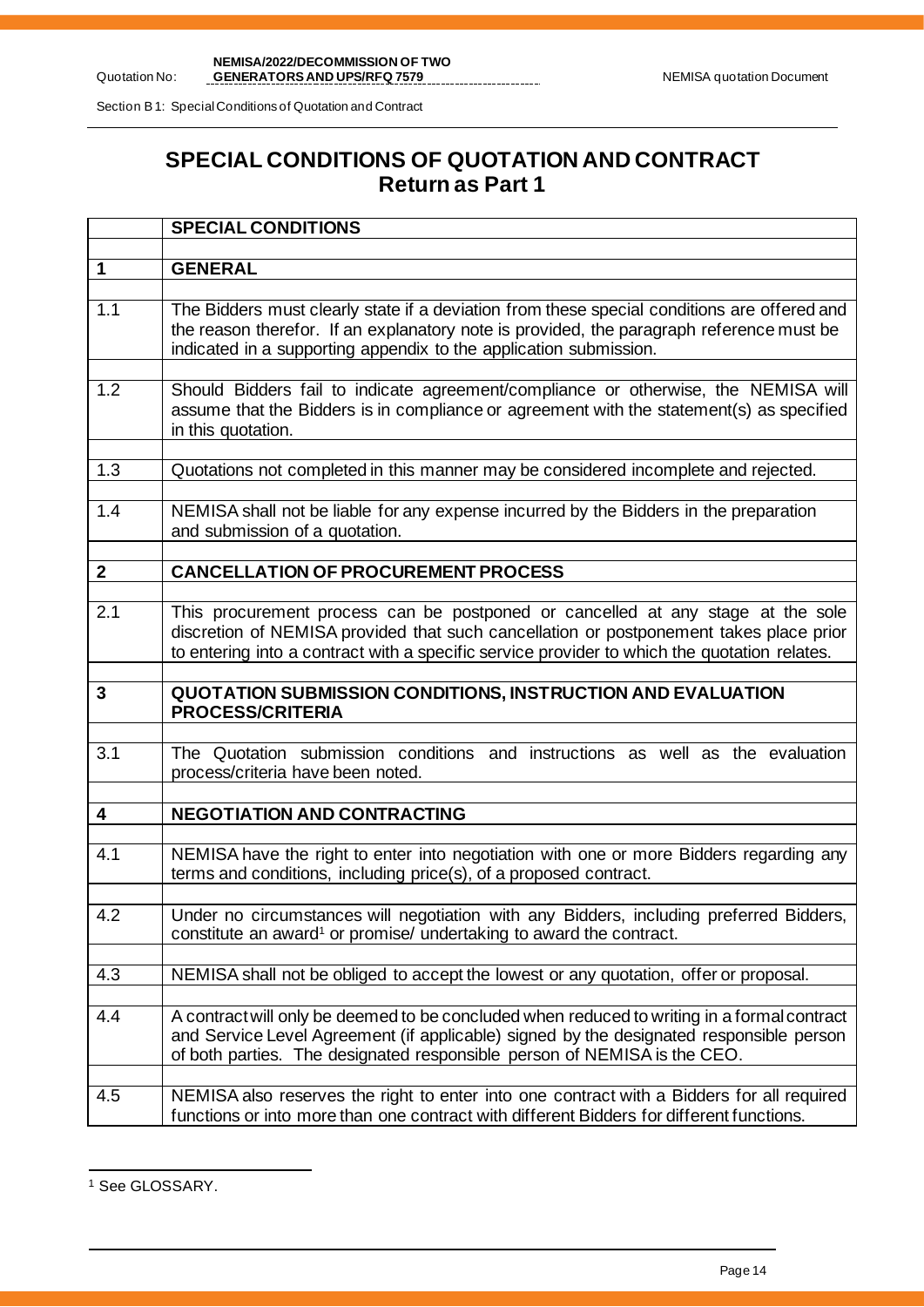Section B 1: Special Conditions of Quotation and Contract

Quotation No:

| 5              | <b>ACCESS TO INFORMATION</b>                                                                                                                                                                                                                                                                                                                                                                              |
|----------------|-----------------------------------------------------------------------------------------------------------------------------------------------------------------------------------------------------------------------------------------------------------------------------------------------------------------------------------------------------------------------------------------------------------|
| 5.1            | All bidders will be informed of the status of their quotation once the procurement process<br>has been completed.                                                                                                                                                                                                                                                                                         |
| 5.2            | Requests for information regarding the quotation process will be dealt with in line with the<br>NEMISA SCM Policy and relevant legislation.                                                                                                                                                                                                                                                               |
| $6\phantom{1}$ | <b>REASONS FOR REJECTION</b>                                                                                                                                                                                                                                                                                                                                                                              |
| 6.1            | NEMISA shall reject a proposal for the award of a contract if the recommended Bidders<br>has committed a proven corrupt or fraudulent act in competing for the particular contract.                                                                                                                                                                                                                       |
| 6.2            | The NEMISA may disregard the quotation of any bidders if that bidders, or any of its<br>directors:<br>$\Box$ Have abused the SCM system of the NEMISA.<br>$\Box$ Have committed proven fraud or any other improper conduct in relation to such<br>system.<br>$\Box$ Have failed to perform on any previous contract and the proof exists.<br>Such actions shall be communicated to the National Treasury. |
| $\overline{7}$ | <b>GENERAL CONDITIONS OF CONTRACT</b>                                                                                                                                                                                                                                                                                                                                                                     |
| 7.1            | The General Conditions of Contract must be accepted.                                                                                                                                                                                                                                                                                                                                                      |
| 8              | <b>ADDITIONAL INFORMATION REQUIREMENTS</b>                                                                                                                                                                                                                                                                                                                                                                |
|                |                                                                                                                                                                                                                                                                                                                                                                                                           |
| 8.1            | During evaluation of the quotations, additional information may be requested in writing from<br>Bidders. Replies to such request must be submitted, within 5 (five) working days or as<br>otherwise indicated. Failure to comply, may lead to your quotation being disregarded.                                                                                                                           |
| 8.2            | No additional information will be accepted from any individual Bidders without such<br>information having been requested                                                                                                                                                                                                                                                                                  |
| 9              | <b>CONFIDENTIALITY</b>                                                                                                                                                                                                                                                                                                                                                                                    |
|                |                                                                                                                                                                                                                                                                                                                                                                                                           |
| 9.1            | The quotation and all information in connection therewith shall be held in strict confidence<br>by Bidders and usage of such information shall be limited to the preparation of the<br>quotation. Bidders shall undertake to limit the number of copies of this document.                                                                                                                                 |
| 10             | INTELLECTUAL PROPERTY, INVENTIONS AND COPYRIGHT                                                                                                                                                                                                                                                                                                                                                           |
|                |                                                                                                                                                                                                                                                                                                                                                                                                           |
| 10.1           | Copyright of all documentation relating to this contract belongs to the client. The successful<br>Bidders may not disclose any information, documentation or products to other clients<br>without the written approval of the accounting authority or the delegate.                                                                                                                                       |
| 10.2           | This paragraph shall survive termination of this contract.                                                                                                                                                                                                                                                                                                                                                |
| 11             | <b>NON-COMPLIANCE WITH DELIVERY TERMS</b>                                                                                                                                                                                                                                                                                                                                                                 |
|                |                                                                                                                                                                                                                                                                                                                                                                                                           |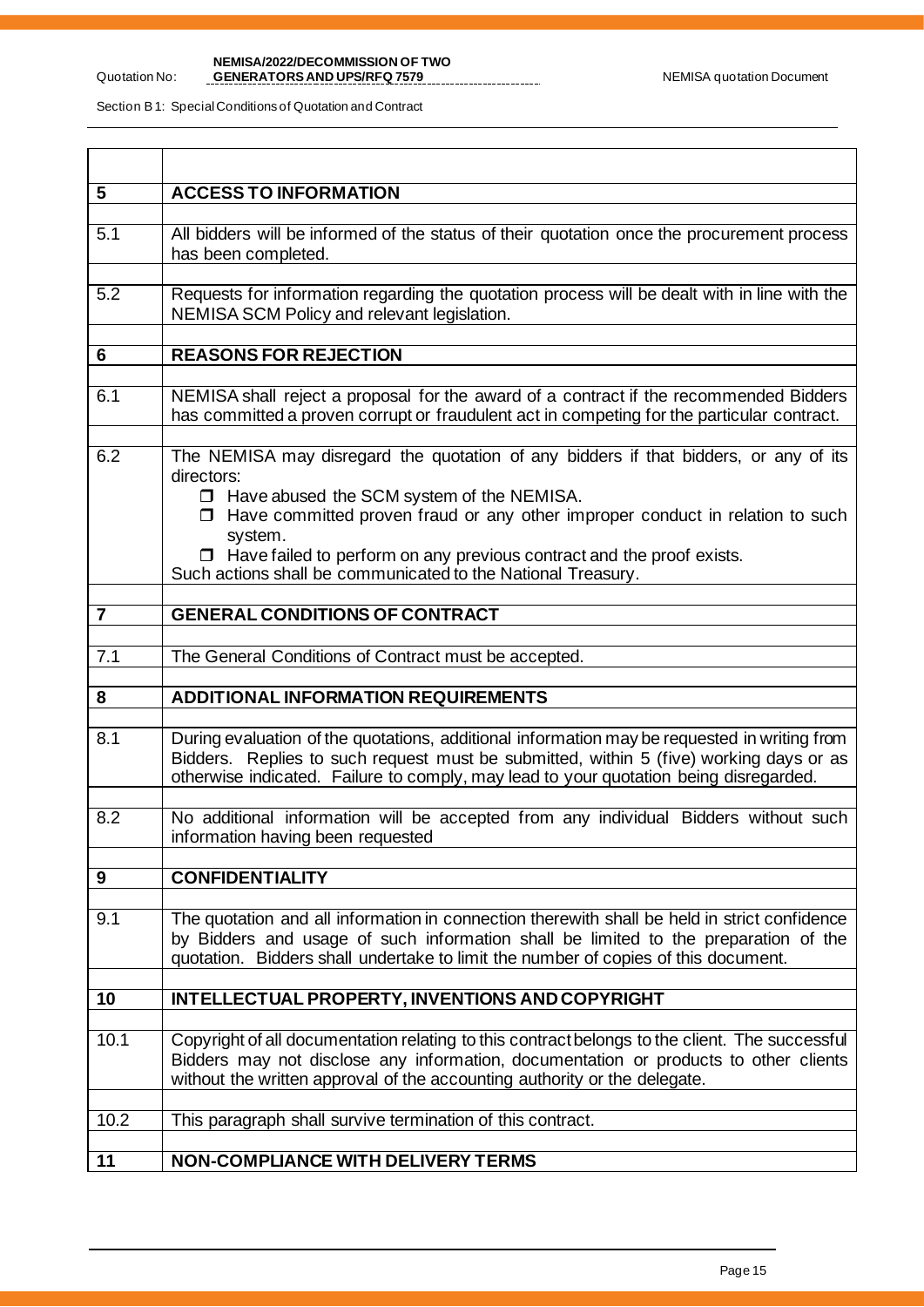#### Quotation No: **NEMISA/2022/DECOMMISSION OF TWO**

Section B 1: Special Conditions of Quotation and Contract

| 11.1 | As soon as it becomes known to the contractor that he/she will not be able to deliver the<br>services within the delivery period and/or against the quoted price and/or as specified,<br>NEMISA must be given immediate written notice to this effect. NEMISA reserves the right<br>to implement remedies as provided for in the GCC.                                                    |
|------|------------------------------------------------------------------------------------------------------------------------------------------------------------------------------------------------------------------------------------------------------------------------------------------------------------------------------------------------------------------------------------------|
| 12   | <b>WARRANTS</b>                                                                                                                                                                                                                                                                                                                                                                          |
| 12.1 | The Contractor warrants that it is able to conclude this Agreement to the satisfaction of<br>NEMISA.                                                                                                                                                                                                                                                                                     |
| 13   | PARTIES NOT AFFECTED BY WAIVER OR BREACHES                                                                                                                                                                                                                                                                                                                                               |
| 13.1 | The waiver (whether express or implied) by any Party of any breach of the terms or<br>conditions of this contract by the other Party shall not prejudice any remedy of the waiving<br>party in respect of any continuing or other breach of the terms and conditions hereof.                                                                                                             |
| 13.2 | No favour, delay, relaxation or indulgence on the part of any Party in exercising any power<br>or right conferred on such Party in terms of this contract shall operate as a waiver of such<br>power or right nor shall any single or partial exercise of any such power or right under this<br>agreement.                                                                               |
| 14   | <b>RETENTION</b>                                                                                                                                                                                                                                                                                                                                                                         |
| 14.1 | On termination of this agreement, the contractor shall, on demand hand over all<br>documentation provided as part of the project and all deliverables, etc., without the right of<br>retention, to NEMISA.                                                                                                                                                                               |
| 14.2 | No agreement to amend or vary a contract or order or the conditions, stipulations or<br>provisions thereof shall be valid and of any force and effect unless such agreement to<br>amend or vary is entered into in writing and signed by the contracting parties. Any waiver<br>of the requirement that the agreement to amend or vary shall be in writing, shall also be in<br>writing. |
| 15   | <b>CENTRAL SUPPLIER DATABASE</b>                                                                                                                                                                                                                                                                                                                                                         |
| 15.1 | It is a requirement that all suppliers/ services providers to NEMISA shall be registered on<br>the National Treasury Central Supplier Database (CSD).                                                                                                                                                                                                                                    |
| 15.2 | Bidders are therefore required to register as a supplier on the CSD before submitting a<br>quotation.<br>The CSD website can be accessed on the following link:<br>http://ocpo.treasury.gov.za/Pages/default.aspx                                                                                                                                                                        |
| 15.3 | Bidders are therefore required to submit proof of their registration on the CSD, or if not yet<br>registered, provide proof of their application to be registered, with their quotation.                                                                                                                                                                                                 |
| 15.4 | No quotation will be awarded and a contract concluded with a bidders who is not registered<br>on the CSD.                                                                                                                                                                                                                                                                                |
| 16   | <b>FORMAT OF QUOTATIONS</b>                                                                                                                                                                                                                                                                                                                                                              |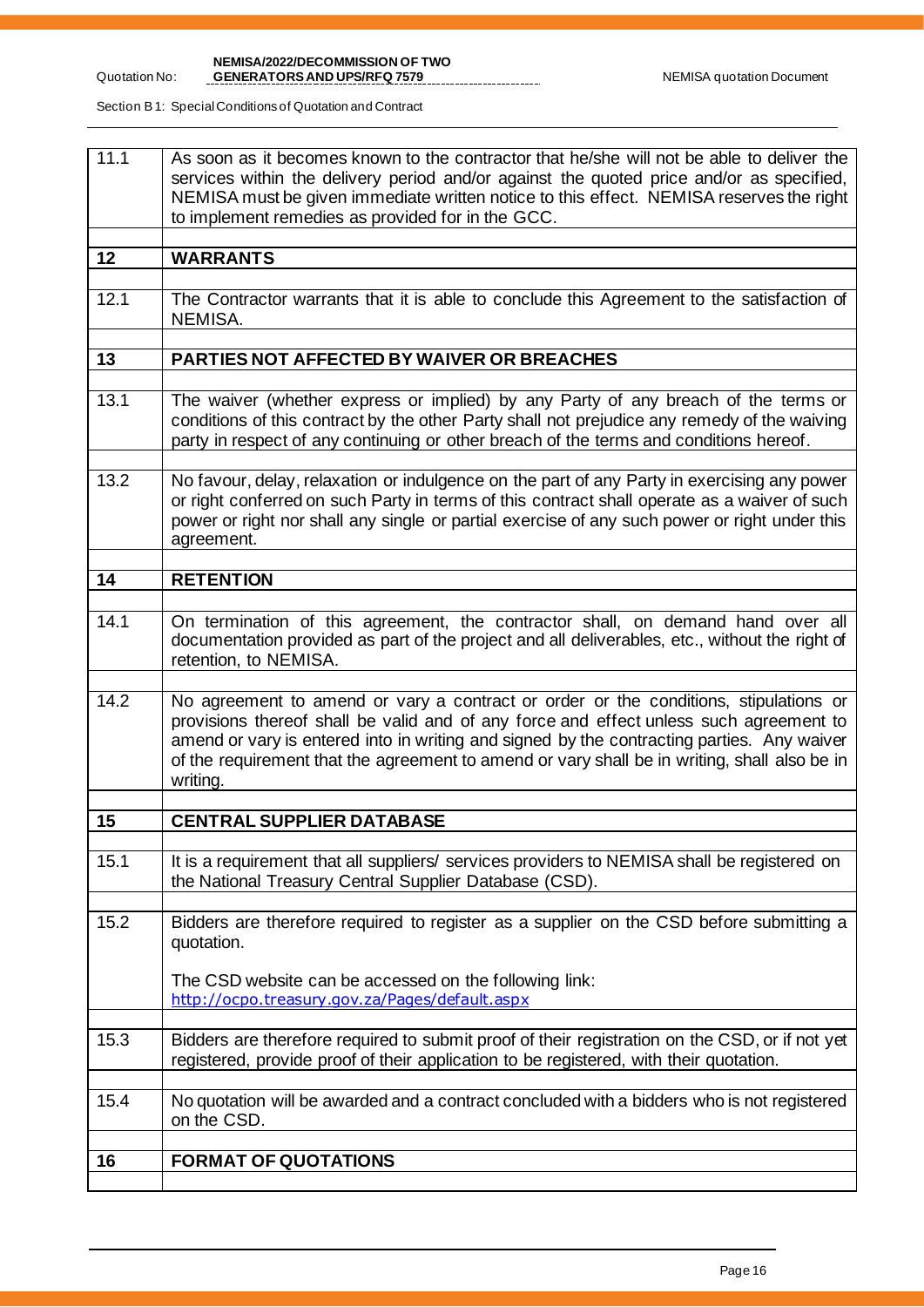**NEMISA/2022/DECOMMISSION OF TWO** 

Section B 1: Special Conditions of Quotation and Contract

| 16.1   | Bidders must complete all the necessary quotation documents and undertakings required<br>in this quotation document. Bidders are advised that their proposal should be concise,<br>written in plain English and simply presented.                        |
|--------|----------------------------------------------------------------------------------------------------------------------------------------------------------------------------------------------------------------------------------------------------------|
|        |                                                                                                                                                                                                                                                          |
| 16.2   | Bidders are to set out their proposal in the format prescribed hereunder. This means<br>that the proposal must be structured in the parts noted below. Information not submitted<br>in the relevant part, may not be considered for evaluation purposes. |
|        |                                                                                                                                                                                                                                                          |
| 16.3   | Part 1: Special Conditions of Quotation and Contract                                                                                                                                                                                                     |
| 16.3.1 | Bidders must initial each page and sign the last page and return the Special Conditions of<br>quotation and Contract (Section B-1).                                                                                                                      |
|        | Quotations submitted without a completed Special Conditions of Quotation form will be<br>deemed to be non-responsive.                                                                                                                                    |
|        |                                                                                                                                                                                                                                                          |
| 16.4   | Part 2: SARS Tax Clearance Certificate(s)                                                                                                                                                                                                                |
|        |                                                                                                                                                                                                                                                          |
| 16.4.1 | Bidders must ensure compliance with their tax obligations.                                                                                                                                                                                               |
|        | Bidders are required to submit their unique personal identification number (PIN) issued by<br>SARS to enable the organ of state to view the taxpayer's profile and tax status.                                                                           |
|        |                                                                                                                                                                                                                                                          |
|        | Application for tax compliance status (TCS) or PIN may also be made via e-filing. In order<br>to use this provision, taxpayers will need to register with SARS as e-filers through the<br>website www.sars.gov.za.                                       |
|        | Bidders may also submit a printed TCS together with the quotation.                                                                                                                                                                                       |
|        | In quotations where consortia/ joint ventures/ sub-contractors are involved, each party must<br>submit a separate proof of TCS/PIN/CSD number.                                                                                                           |
|        | Where no TCS is available, but the bidders is registered on the Central Supplier Database<br>(CSD), a CSD number must be provided.                                                                                                                       |
|        | Quotations submitted without any one of the above particulars, will be deemed to be non-<br>responsive.                                                                                                                                                  |
|        |                                                                                                                                                                                                                                                          |
| 16.5   | <b>Part 3: Declaration of Interest</b>                                                                                                                                                                                                                   |
|        |                                                                                                                                                                                                                                                          |
| 16.5.1 | Each party to the quotation must complete and return the "Declaration of Interest" (Section<br>$B-2$ ).                                                                                                                                                  |
|        | Quotations submitted without a complete and signed Declaration of Interest will be<br>deemed to be non-responsive.                                                                                                                                       |
| 16.6   |                                                                                                                                                                                                                                                          |
|        | Part 4: Declaration of Bidders past Supply Chain Management practices                                                                                                                                                                                    |
|        |                                                                                                                                                                                                                                                          |
| 16.6.1 | Each party to the quotation must complete and return the "Declaration of bidders past<br>Supply Chain Management practices" (Section B-3).                                                                                                               |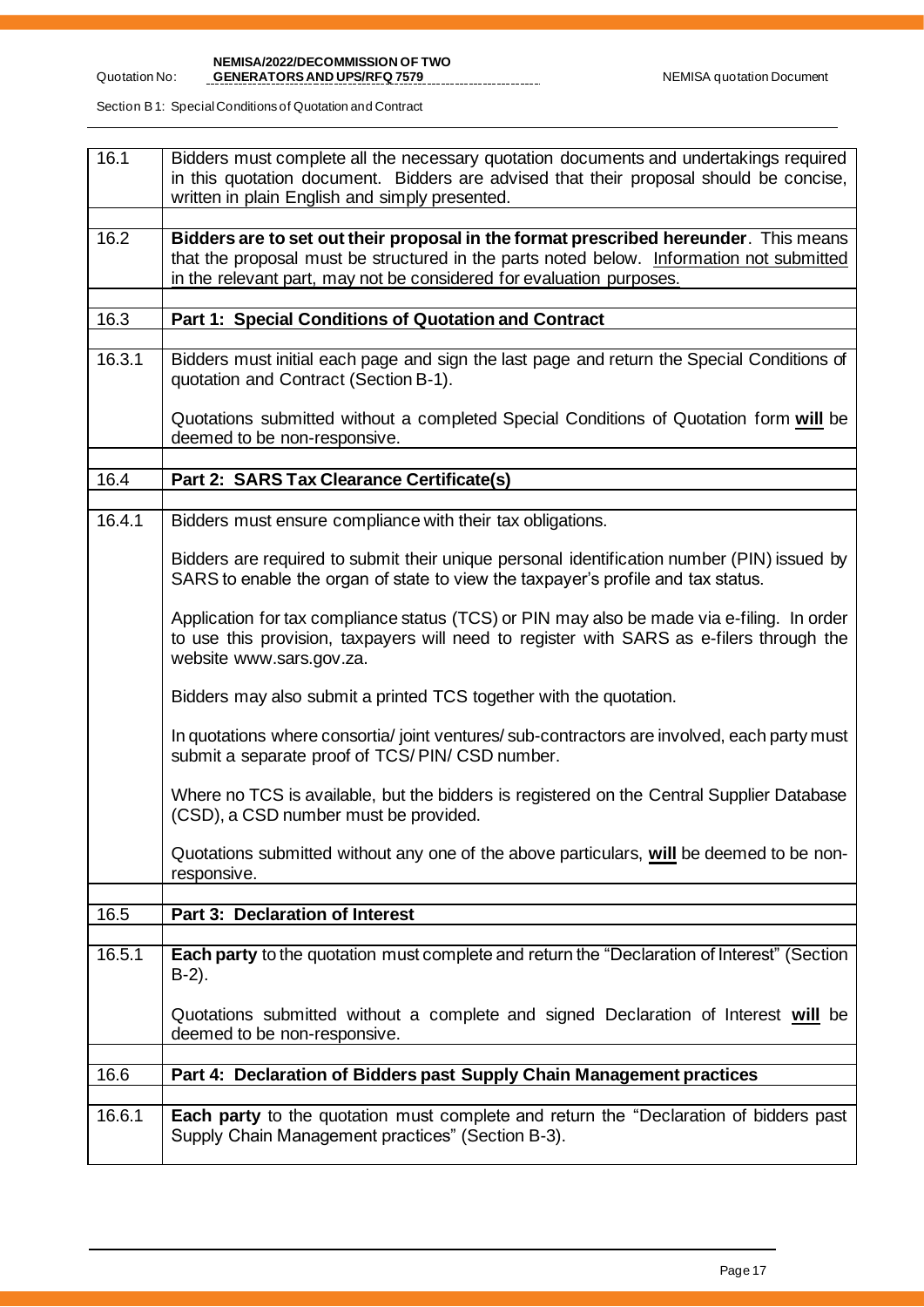#### **NEMISA/2022/DECOMMISSION OF TWO GENERATORS AND UPS/RFQ 7579 New York Control Control of Control Control Control Control Control Control Control Control Control Control Control Control Control Control Control Control Control Control Control Control Contr**

Section B 1: Special Conditions of Quotation and Contract

Quotation No:

|         | Quotations submitted without a completed and signed Declaration of bidders past Supply<br>Chain Management practices will be deemed non-responsive.                                                                                                                  |
|---------|----------------------------------------------------------------------------------------------------------------------------------------------------------------------------------------------------------------------------------------------------------------------|
| 16.7    | Part 5: Certificate of Independent Quotation Determination                                                                                                                                                                                                           |
| 16.7.1  | Each party to the quotation must complete and sign the Certificate (Section B-4).                                                                                                                                                                                    |
|         | Quotations submitted without a completed and signed Certificate of Independent Quotation<br>Determination will be deemed non-responsive.                                                                                                                             |
| 16.8    | Part 6: Preference Points Claim Form in terms of the Preferential Procurement<br><b>Regulations 2017</b>                                                                                                                                                             |
| 16.8.1  | Bidders must complete, sign and return the full "Preference Points Claim Form" (Section<br>B-5) document.                                                                                                                                                            |
|         | In addition, a valid BEE certificate must be submitted.                                                                                                                                                                                                              |
|         | Quotes submitted without a completed and signed Preference Points Claim Form and a<br>valid BEE certificate will be awarded zero points for preference.                                                                                                              |
| 16.9    | Part 7: Invitation to Quotation                                                                                                                                                                                                                                      |
| 16.9.1  | Bidders must complete, sign and return the full "Invitation to Quotation" (Section B-6)<br>document.                                                                                                                                                                 |
|         | Quotations submitted without a completed and signed Invitation to Quotation will be<br>deemed to be non-responsive.                                                                                                                                                  |
| 16.10   | Part 8: Pricing Schedule                                                                                                                                                                                                                                             |
| 16.10.1 | Any budget amount that may be indicated in this document shall be deemed to be a guide<br>only and Bidders are expected to submit a costing that is fair and reasonable.                                                                                             |
|         | 16.10.2   All costs related to this assignment are to be allowed for in the pricing schedule and in the<br>formats prescribed and must be returned as part of the submission (Section B-7).                                                                          |
|         | Quotations submitted without a price or with an incomplete price, will be deemed to be<br>non-responsive.                                                                                                                                                            |
| 16.10.3 | Rates for the first year of the contract must be firm and must be indicated in the formats<br>prescribed. All normal operating costs and out of pocket expenses such as photocopies,<br>telephone calls, printing, travel, etc. must be covered in the rates quoted. |
| 16.10.4 | A pricing schedule with one of the specified elements (fees and reimbursable costs)<br>omitted from the costing, may be considered non-responsive.                                                                                                                   |
| 16.10.5 | Fees:                                                                                                                                                                                                                                                                |
|         | The budgeted days/ hours and applicable rates of all team members as per the pricing<br>$\Box$<br>schedule.                                                                                                                                                          |
|         |                                                                                                                                                                                                                                                                      |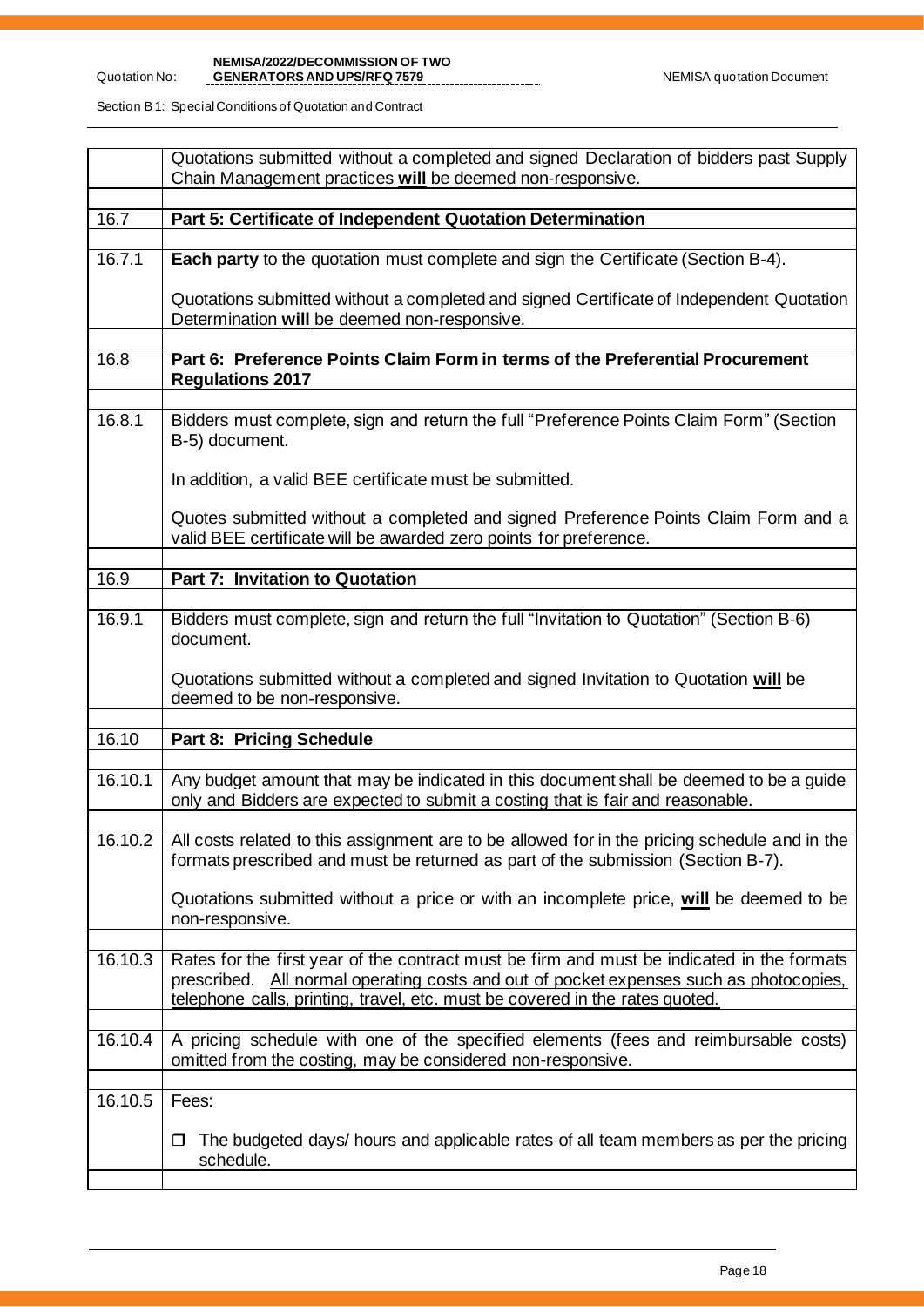**NEMISA/2022/DECOMMISSION OF TWO** 

Section B 1: Special Conditions of Quotation and Contract

| 16.10.6 | Reimbursable costs                                                                                                                                                                                                                                                                                                                                                                                                                     |  |  |  |
|---------|----------------------------------------------------------------------------------------------------------------------------------------------------------------------------------------------------------------------------------------------------------------------------------------------------------------------------------------------------------------------------------------------------------------------------------------|--|--|--|
|         | $\Box$ Travel                                                                                                                                                                                                                                                                                                                                                                                                                          |  |  |  |
|         | Only economy class flights are to be used.<br>Preferably Group A hire cars are to be used. In circumstances where good<br>motivation exist, Group B hire cars may be used. The difference in cost between<br>Group B and more expensive options, will be borne by the service provider.<br>A rate per kilometre for the use of a personal vehicles must be quoted.<br>٠                                                                |  |  |  |
|         |                                                                                                                                                                                                                                                                                                                                                                                                                                        |  |  |  |
|         | □ VAT: Value Added Tax must be included and shown separately.                                                                                                                                                                                                                                                                                                                                                                          |  |  |  |
| 16.11   | Part 9: Technical approach                                                                                                                                                                                                                                                                                                                                                                                                             |  |  |  |
|         |                                                                                                                                                                                                                                                                                                                                                                                                                                        |  |  |  |
| 16.11.1 | Bidders must submit a description of the methodology and approach that will be used to<br>perform the work as set out in the Terms of Reference. This methodology and approach<br>must demonstrate the Bidders understanding of the requirement and also of the<br>environment.                                                                                                                                                        |  |  |  |
|         |                                                                                                                                                                                                                                                                                                                                                                                                                                        |  |  |  |
| 16.11.2 | Bidders must, at least cover the under-mentioned in their technical approach and return<br>as part of their submission:                                                                                                                                                                                                                                                                                                                |  |  |  |
|         |                                                                                                                                                                                                                                                                                                                                                                                                                                        |  |  |  |
|         | $\Box$ Describe, in detail, exactly how they propose to carry out the activities to achieve the<br>outcomes identified in the terms of reference. They should identify any possible<br>problems that might hinder delivery and indicate how they will avoid, or overcome<br>such problems.                                                                                                                                             |  |  |  |
|         | Describe how the work will be managed. Provide an organisation chart clearly<br>$\Box$<br>indicating:                                                                                                                                                                                                                                                                                                                                  |  |  |  |
|         | The lines of reporting and supervision within the Bidders team.<br>п                                                                                                                                                                                                                                                                                                                                                                   |  |  |  |
|         | The lines of reporting between the Bidders and the NEMISA and other<br>п<br>stakeholders, if applicable.                                                                                                                                                                                                                                                                                                                               |  |  |  |
|         | Identify the position(s) involved in the direct delivery of the service to be provided and<br>0<br>in the overall management of the work and name the people who will fill these<br>positions.                                                                                                                                                                                                                                         |  |  |  |
| 16.11.3 | Provide a project plan of activities. In addition to providing details of the estimated number<br>of work days for each activity, Bidders are to supply a detailed timetable that identifies<br>when certain activities will be undertaken and over what period they will be spread. The<br>timing of activities, the time needed to complete them, and the order in which they will be<br>undertaken must be explained and justified. |  |  |  |
| 16.11.4 | Please note that Part 9 should be no longer than 20 single-sided A4 pages in Arial 11 (font<br>size).                                                                                                                                                                                                                                                                                                                                  |  |  |  |
|         |                                                                                                                                                                                                                                                                                                                                                                                                                                        |  |  |  |
| 16.12   | Part 10: Team details                                                                                                                                                                                                                                                                                                                                                                                                                  |  |  |  |
| 16.12.1 | In this part that must be returned as part of the submission, Bidders must provide details<br>of the team named in the previous part.                                                                                                                                                                                                                                                                                                  |  |  |  |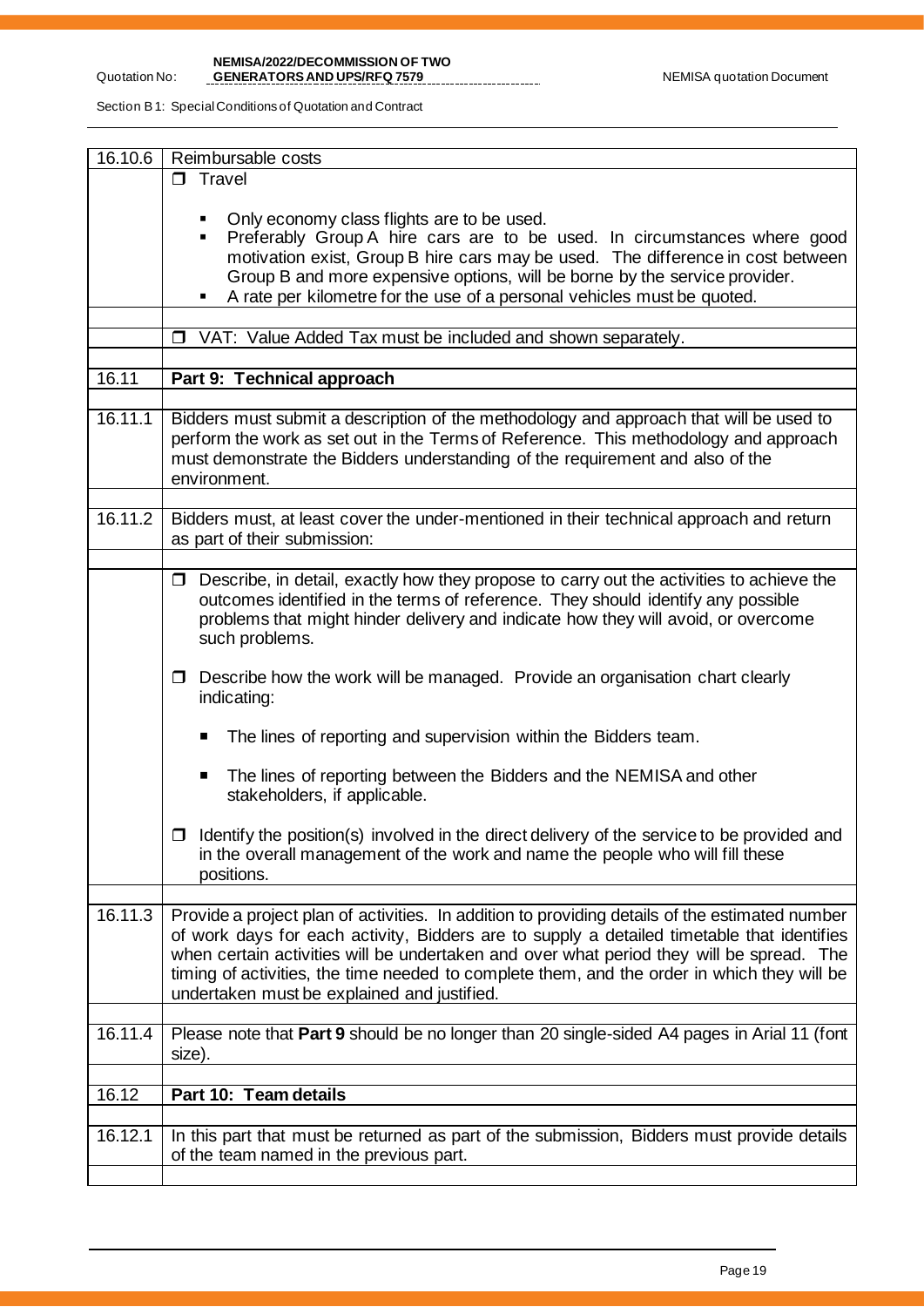## **NEMISA/2022/DECOMMISSION OF TWO GENERATORS AND UPS/RFQ 7579** NEMISA quotation Document

Section B 1: Special Conditions of Quotation and Contract

Quotation No:

| 16.12.2 | For each team member there must be:                                                                                                                        |
|---------|------------------------------------------------------------------------------------------------------------------------------------------------------------|
|         |                                                                                                                                                            |
|         | A complete curriculum vitae confirming suitability for the position. A format is provided<br>$\Box$<br>as a guideline only for the compilation of the CVs. |
|         |                                                                                                                                                            |
| 16.13   | Part 11: Experience in this field                                                                                                                          |
|         |                                                                                                                                                            |
| 16.13.1 | Bidders should provide in this part, and return as part the submission, at least the following<br>information.                                             |
|         | Details of contracts for similar work within the last 5 years.                                                                                             |
|         | Contact details of a maximum of 3 organisations for which work was done.                                                                                   |
|         |                                                                                                                                                            |
| 16.14   | Part 12: Registration on the CSD                                                                                                                           |
|         |                                                                                                                                                            |
| 16.14.1 | In this part, bidders must submit proof of their registration, or proof that they have applied<br>for registration on the Central Supplier Database.       |
|         | Quotations submitted without the required proof, will be deemed to be non-responsive.                                                                      |
|         |                                                                                                                                                            |
| 16.15   | <b>Part 13: Registration Certificates</b>                                                                                                                  |
|         |                                                                                                                                                            |
| 16.15.1 | Insert any requirements for registration with professional bodies here                                                                                     |
|         | Quotations submitted without a completed and signed Invitation to Quotation will be<br>deemed to be non-responsive.                                        |

I/we herewith accept all the above-mentioned special conditions of the quotation. If I/we do consider a deviation therefrom, I have noted those as per the instruction in paragraph 1 (General) above.

Name of Bidders:

Signature of Bidders:

Date: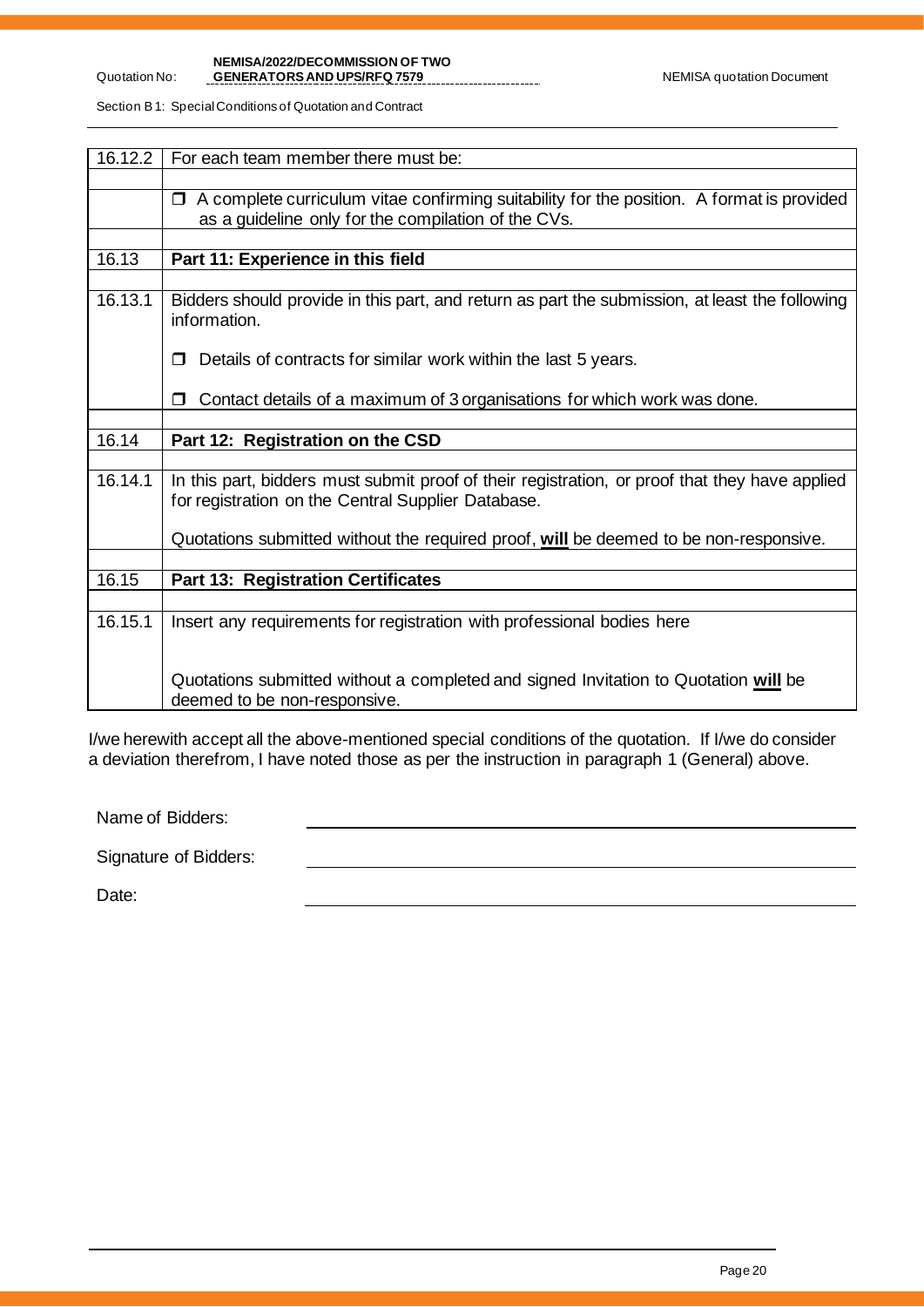Quotation No:

**NEMISA/2022/DECOMMISSION OF TWO GENERATORS AND UPS/RFQ 7579** NEMISA quotation Document

Section B 2: Declaration of Interest

# **DECLARATION OF INTEREST Return as Part 3**

- 1.  $\hskip1cm$  Any legal person, including persons employed by the State<sup>2</sup>, or persons having a kinship with persons employed by the State, including a blood relationship, may make an offer or offers in terms of th is invitation to quotation (includes a price quotation, advertised competitive quotation, limited quotation or proposal). In view of possible allegations of favouritism, should the resulting quotation, or part thereof, be awarded to persons employed by the State, or to persons connected with or related to them, it is required that the bidders or his/her authorised representative declare his/her position in relation to the evaluating/ adjudicating authority where –
- 1.1. The bidders is employed by the State; and/or
- 1.2. The bidders is a Management Board member of NEMISA and/or
- 1.3. The legal person on whose behalf the quotation document is signed, has a relationship with persons/a person who are/is involved in the evaluation and or adjudication of the quotation(s), or where it is known that such a relationship exists between the person or persons for or on whose behalf the declarant acts and persons who are involved with the evaluation and or adjudication of the quotation.
- 2. In order to give effect to the above, the following questionnaire must be completed and submitted with the quotation.

| 2.1.   | Full Name of bidders or his or her<br>representative:                                                                                                                                                       |          |
|--------|-------------------------------------------------------------------------------------------------------------------------------------------------------------------------------------------------------------|----------|
| 2.2.   | <b>Identity Number:</b>                                                                                                                                                                                     |          |
| 2.3.   | Position occupied in the Company<br>(director, trustee, shareholder,<br>$etc3$ :                                                                                                                            |          |
| 2.4.   | <b>Company Registration Number:</b>                                                                                                                                                                         |          |
| 2.5.   | Tax Reference Number:                                                                                                                                                                                       |          |
| 2.6.   | <b>VAT Registration Number:</b>                                                                                                                                                                             |          |
| 2.6.1. | The names of all directors/trustees/shareholders/members, their individual identity numbers,<br>tax reference numbers and, if applicable, employee/persal numbers must be indicated in<br>paragraph 3 below |          |
| 2.7.   | Are you or any person connected with the bidders presently employed by the<br>State?                                                                                                                        | YES / NO |
| 2.7.1. | If so, furnish the following particulars                                                                                                                                                                    |          |
|        | Name of person/director/<br>Ω<br>trustee/shareholder/member:<br>Name of State institution at<br>⊓<br>which you or the person<br>connected to the bidders is                                                 |          |
|        | employed:                                                                                                                                                                                                   |          |

- (b) Any municipality or municipal entity;<br>(c) Provincial legislature:
- Provincial legislature;
- (d) National Assembly or the National Council of Provinces;
- (e) Parliament.

<sup>&</sup>lt;sup>2</sup> "State" means

<sup>(</sup>a) Any national or provincial department, national or provincial public entity or constitutional institution within the meaning of the Public Finance Management Act, 1999 (Act No 1 of 1999);

 $^3$  "Shareholder" means a person who owns shares in the company and is actively in volved in the management of the enterprise or business and exercises control over the enterprise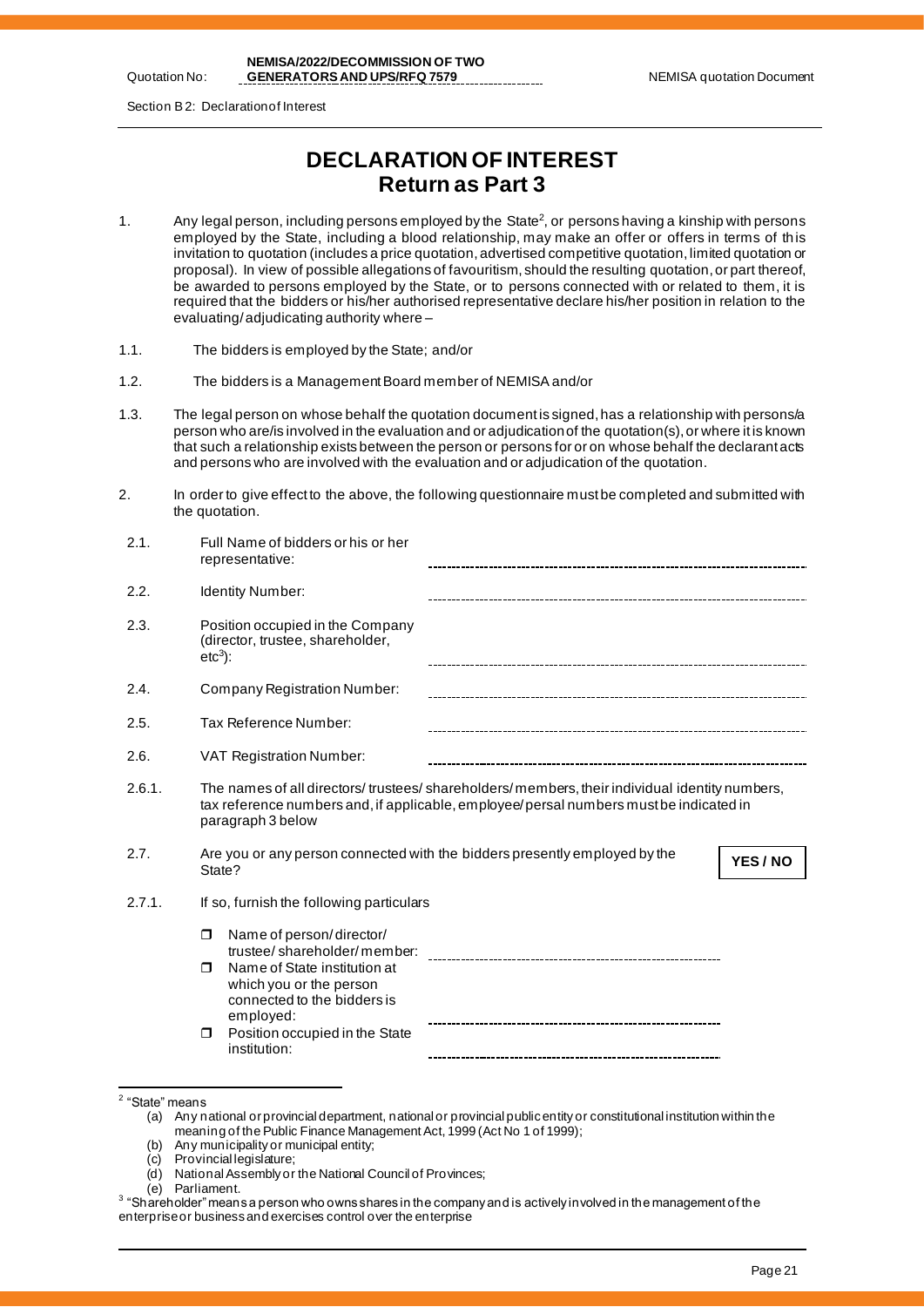**NEMISA/2022/DECOMMISSION OF TWO GENERATORS AND UPS/RFQ 7579** NEMISA quotation Document

Section B2: Declaration of Interest

Quotation No:

|          | Any other particulars:                                                                                                                                                                                                                             |                 |
|----------|----------------------------------------------------------------------------------------------------------------------------------------------------------------------------------------------------------------------------------------------------|-----------------|
|          |                                                                                                                                                                                                                                                    |                 |
| 2.7.2.   | If you are presently employed by the state, did you obtain the appropriate authority<br>to undertake remunerative work outside employment in the public sector?                                                                                    | YES / NO        |
| 2.7.2.1. | If yes, did you attach proof of such authority to the quotation document?                                                                                                                                                                          | <b>YES / NO</b> |
|          | (Note: Failure to submit proof of such authority, where applicable, may result in<br>the disqualification of the quotation.)                                                                                                                       |                 |
| 2.7.3.   | If no, furnish reasons for non-submission of such proof:                                                                                                                                                                                           |                 |
|          |                                                                                                                                                                                                                                                    |                 |
| 2.8.     | Did you or your spouse, or any of the company's directors/shareholders/members<br>or their spouses conduct business with the State in the previous twelve (12)<br>months?                                                                          | YES / NO        |
| 2.8.1.   | If so, furnish the following particulars.                                                                                                                                                                                                          |                 |
| 2.9.     | Do you, or any person connected with the bidders, have any relationship (family,<br>friend, other) with a person employed by the State and who may be involved with<br>the evaluation and or adjudication of this quotation?                       | YES / NO        |
| 2.9.1.   | If so, furnish the following particulars.                                                                                                                                                                                                          |                 |
|          |                                                                                                                                                                                                                                                    |                 |
| 2.10.    | Are you, or any person connected with the bidders, aware of any relationship<br>(family, friend, other) between the bidders and any person employed by the State<br>who may be involved with the evaluation and or adjudication of this quotation? | YES / NO        |
| 2.10.1.  | If so, furnish the following particulars.                                                                                                                                                                                                          |                 |
|          |                                                                                                                                                                                                                                                    |                 |
| 2.11.    | Do you or any of the directors/shareholders/members of the company have any<br>interest in any other related companies whether or not they are quotation for this<br>contract?                                                                     | <b>YES/NO</b>   |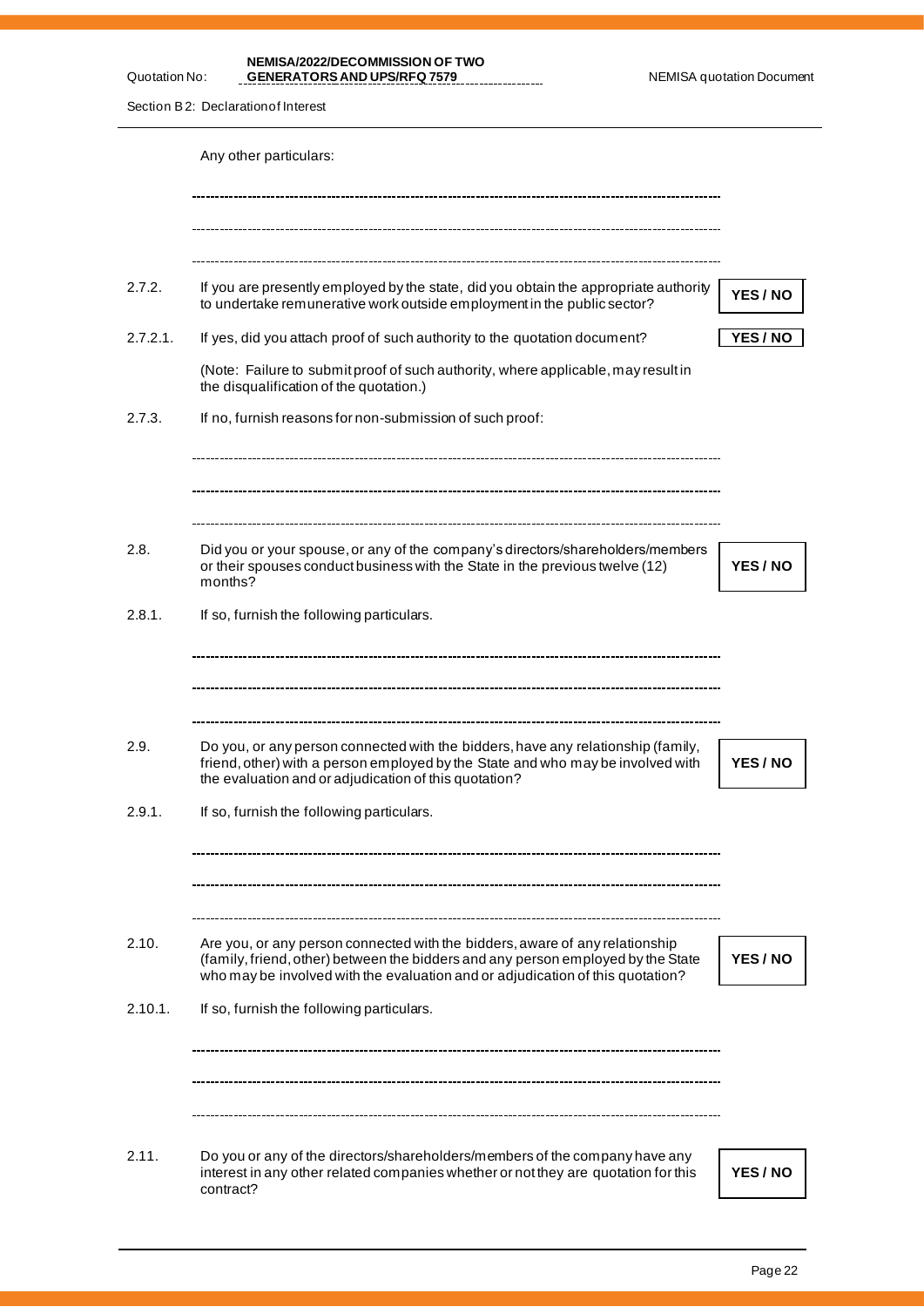| NEMISA/2022/DECOMMISSION OF TWO    |
|------------------------------------|
| <b>GENERATORS AND UPS/RFQ 7579</b> |

Section B 2: Declaration of Interest

Quotation No:

2.11.1. If so, furnish the following particulars.

3. Full details of directors/ trustees/ members/ shareholders.

| Full Name | <b>Identity Number</b> | Personal Tax<br>Reference No | State Employee<br>Number/Persal<br>Number |
|-----------|------------------------|------------------------------|-------------------------------------------|
|           |                        |                              |                                           |
|           |                        |                              |                                           |
|           |                        |                              |                                           |
|           |                        |                              |                                           |
|           |                        |                              |                                           |
|           |                        |                              |                                           |
|           |                        |                              |                                           |
|           |                        |                              |                                           |
|           |                        |                              |                                           |
|           |                        |                              |                                           |

### **DECLARATION**

I, THE UNDERSIGNED (NAME)

CERTIFY THAT THE INFORMATION FURNISHED IN PARAGRAPHS 2 AND 3 ABOVE IS CORRECT. I ACCEPT THAT THE STATE MAY REJECT THE QUOTATION OR ACT AGAINST ME IN TERMS OF PARAGRAPH 23 OF THE GENERAL CONDITIONS OF CONTRACT SHOULD THIS DECLARATION PROVE TO BE FALSE.

Signature Date

Position Name of bidders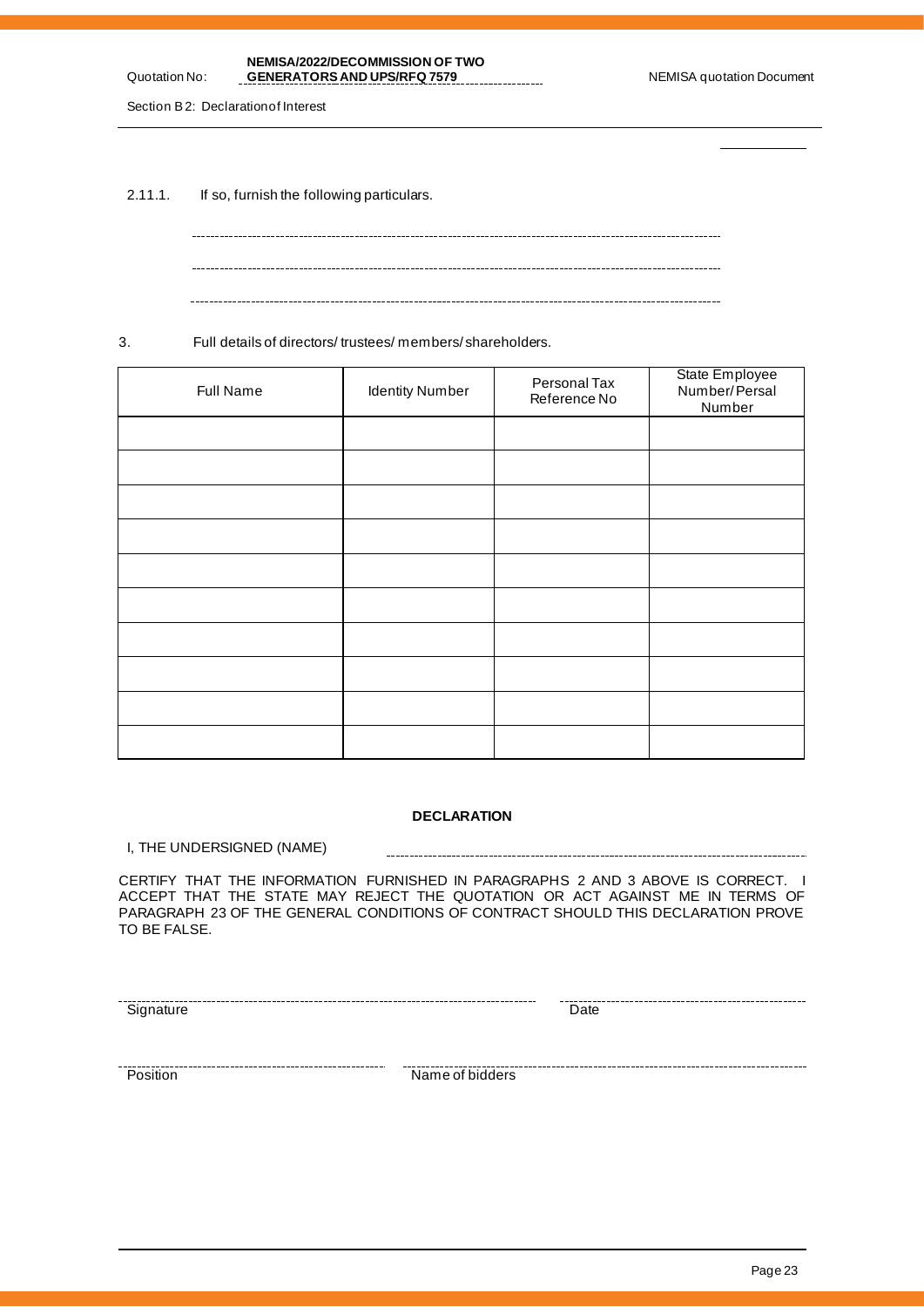Section B 3: Declaration of bidder's past SCM practices

# **DECLARATION OF BIDDERS PAST SUPPLY CHAIN MANAGEMENT PRACTICES Return as Part 4**

- 1 This declaration will be used by institutions to ensure that when goods and services are being procured, all reasonable steps are taken to combat the abuse of the supply chain management system.
- 2 The quotation of any bidders may be disregarded if that bidders, or any of its directors have:
	- a. abused the NEMISA's supply chain management system;
	- b. committed fraud or any other improper conduct in relation to such system; or
	- c. failed to perform on any previous contract.
- 3 In order to give effect to the above, the following questionnaire must be completed and submitted with the quotation.

| <b>Item</b> | Question                                                                                                                                                                                                                                       | <b>Yes</b> | No            |
|-------------|------------------------------------------------------------------------------------------------------------------------------------------------------------------------------------------------------------------------------------------------|------------|---------------|
| 3.1         | Is the bidders or any of its directors listed on the National Treasury's database of<br>Restricted Suppliers as companies or persons prohibited from doing business with the<br>public sector?                                                 | Yes<br>П   | No.<br>$\Box$ |
|             | (Companies or persons who are listed on this database were informed in writing<br>of this restriction by the Accounting Officer/ authority of the institution that<br>imposed the restriction after the audi alteram partem rule was applied). |            |               |
|             | The database of Restricted Suppliers now resides on the National Treasury's<br>website (www.reatury.gov.za) and can be accessed by clicking on its link at the<br>bottom of the homepage.                                                      |            |               |
| 3.1.1       | If so, furnish particulars:                                                                                                                                                                                                                    |            |               |
| 3.2         | Is the bidders or any of its directors listed on the Register for Tender Defaulters in terms<br>of section 29 of the Prevention and Combating of Corrupt Activities Act (No 12 of 2004)?                                                       | Yes<br>п   | No.<br>П      |
|             | The Register for Tender Defaulters can be accessed on the National Treasury's<br>website, (www.treasury.gov.za) by clicking on its link at the bottom of the<br>homepage.                                                                      |            |               |
| 3.2.1       | If so, furnish particulars:                                                                                                                                                                                                                    |            |               |
| 3.3         | Was the bidders or any of its directors convicted by a court of law (including a court<br>outside of the Republic of South Africa) for fraud or corruption during the past five years?                                                         | Yes<br>П   | No<br>п       |
| 3.3.1       | If so, furnish particulars:                                                                                                                                                                                                                    |            |               |
| 3.4         | Was any contract between the bidders and any organ of state terminated during the past<br>five years on account of failure to perform on or comply with the contract?                                                                          | Yes<br>□   | No<br>□       |
| 3.4.1       | If so, furnish particulars:                                                                                                                                                                                                                    |            |               |

#### **CERTIFICATION**

I, THE UNDERSIGNED (FULL NAME) …………………………………………………………………………………………. CERTIFY THAT THE INFORMATION FURNISHED ON THIS DECLARATION FORM IS TRUE AND CORRECT.

I ACCEPT THAT, IN ADDITION TO CANCELLATION OF A CONTRACT, ACTION MAY BE TAKEN AGAINST ME SHOULD THIS DECLARATION PROVE TO BE FALSE.

Signature **Date Contract Contract Contract Contract Contract Contract Contract Contract Contract Contract Contract Contract Contract Contract Contract Contract Contract Contract Contract Contract Contract Contract Contra** 

Position Name of Bidders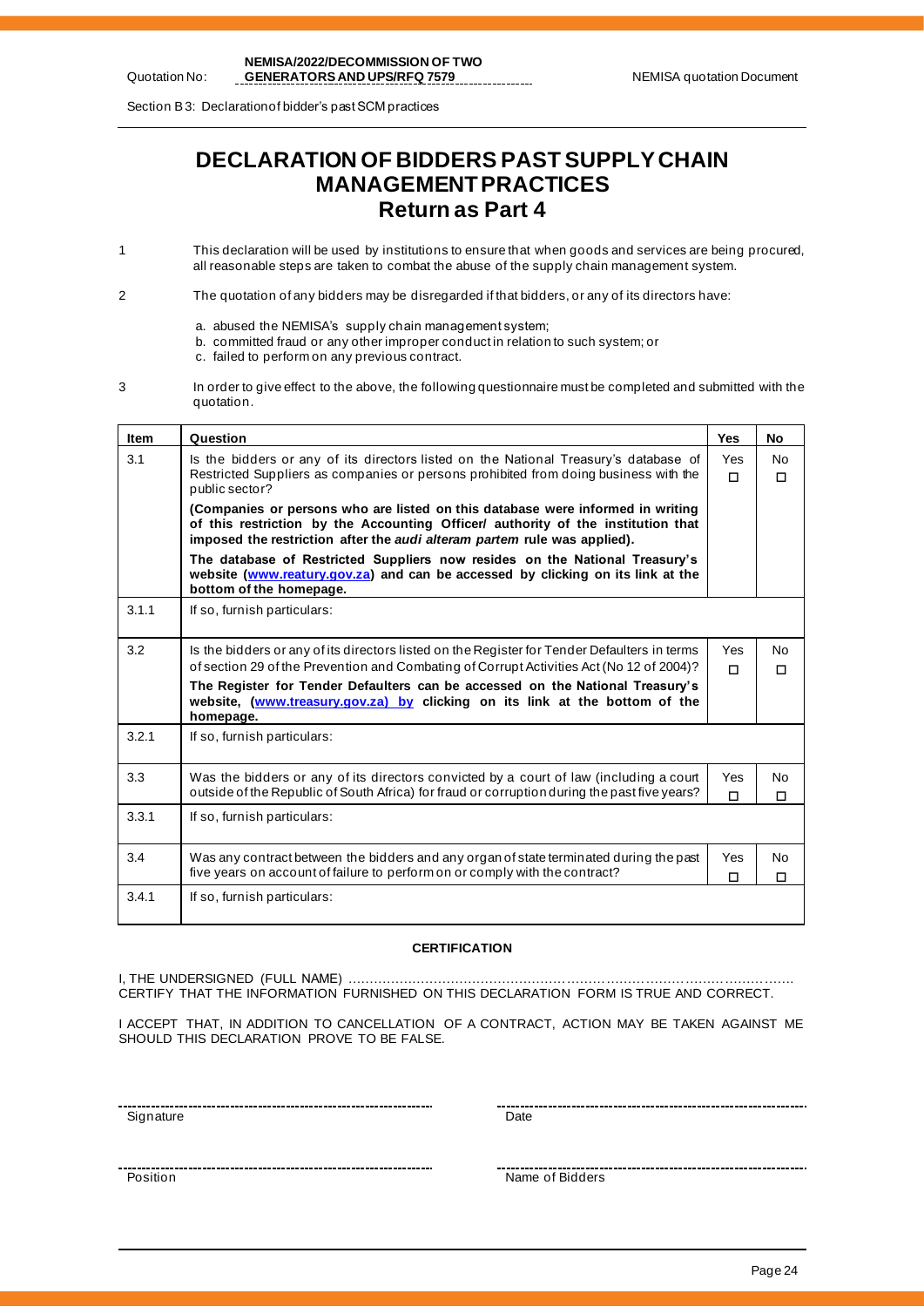Section B 4: Certificate of Independent Quotation Determination

# **CERTIFICATE OF INDEPENDENT QUOTATION DETERMINATION Return as Part 5**

I, the undersigned, in submitting the accompanying quotation:

NEMISA/2022/DECOMMISSION OF TWO GENERATORS AND UPS/RFQ 7579 - REQUEST FOR QUOTATION FOR THE APPOINTMENT OF A SERVICE PROVIDER TO DECOMMISSION TWO GENERATORS AND UINTERUPTED POWER SUPLLY

(Quotation Number and Description)

in response to the invitation for the quotation made by:

**NEMISA** 

(Name of Institution)

do hereby make the following statements that I certify to be true and complete in every respect:

I certify, on behalf of: \_\_\_\_\_\_\_\_\_\_\_\_\_\_\_\_\_\_\_\_\_\_\_\_\_\_\_\_\_\_\_\_\_\_\_\_\_\_\_\_\_\_\_\_\_\_\_\_\_\_that:

(Name of Bidders)

- 1. I have read and I understand the contents of this Certificate;
- 2. I understand that the accompanying quotation will be disqualified if this Certificate is found not to be true and complete in every respect;
- 3. I am authorized by the bidders to sign this Certificate, and to submit the accompanying quotation, on behalf of the bidders;
- 4. Each person whose signature appears on the accompanying quotation has been authorized by the bidders to determine the terms of, and to sign the quotation, on behalf of the bidders;
- 5. For the purposes of this Certificate and the accompanying quotation, I understand that the word "competitor" shall include any individual or organization, other than the bidders, whether or not affiliated with the bidders, who:
	- $\Box$  has been requested to submit a quotation in response to this quotation invitation;
	- $\Box$  could potentially submit a quotation in response to this quotation invitation, based on their qualifications, abilities or experience; and
	- $\Box$  provides the same goods and services as the bidders and/or is in the same line of business as the bidders
- 6. The bidders has arrived at the accompanying quotation independently from, and without consultation, communication, agreement or arrangement with any competitor. However communication between partners in a joint venture or consortium<sup>4</sup> will not be construed as collusive quotation.

<sup>4</sup> Joint venture or Consortium means an association of persons for the purpose of combining their expertise, property, capital, efforts, skill and knowledge in an activity for the execution of a contract.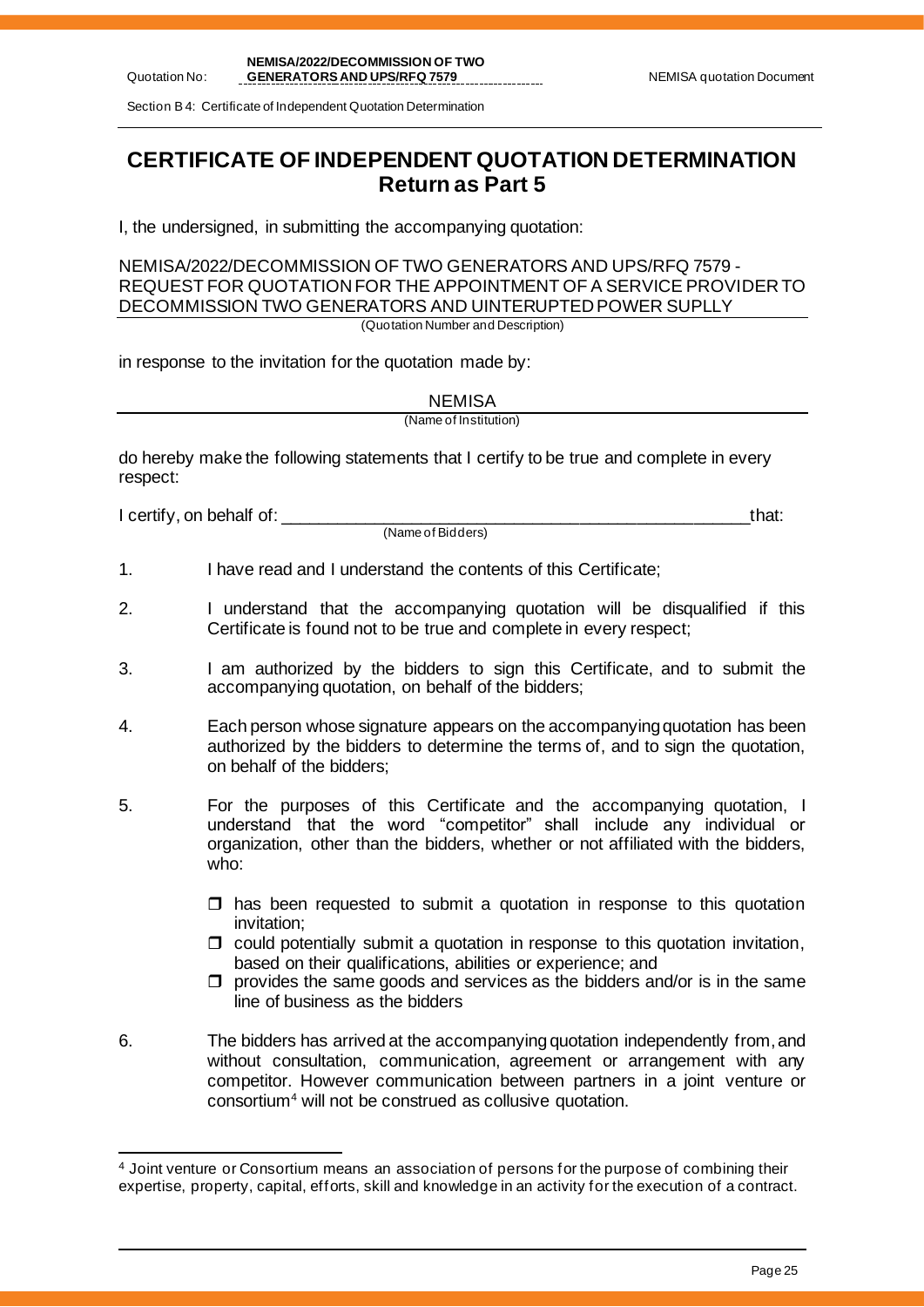Quotation No:

Section B 4: Certificate of Independent Quotation Determination

- 7. In particular, without limiting the generality of paragraphs 6 above, there has been no consultation, communication, agreement or arrangement with any competitor regarding:
	- $\Box$  prices;
	- $\Box$  geographical area where product or service will be rendered (market allocation)
	- $\Box$  methods, factors or formulas used to calculate prices;
	- $\Box$  the intention or decision to submit or not to submit, a quotation;
	- $\Box$  the submission of a quotation which does not meet the specifications and conditions of the quotation; or
	- $\Box$  quotationding with the intention not to win the quotation.
- 8. In addition, there have been no consultations, communications, agreements or arrangements with any competitor regarding the quality, quantity, specifications and conditions or delivery particulars of the products or services to which this quotation invitation relates.
- 9. The terms of the accompanying quotation have not been, and will not be, disclosed by the bidders, directly or indirectly, to any competitor, prior to the date and time of the official quotation opening or of the awarding of the contract.
- 10. I am aware that, in addition and without prejudice to any other remedy provided to combat any restrictive practices related to quotations and contracts, quotations that are suspicious will be reported to the Competition Commission for investigation and possible imposition of administrative penalties in terms of section 59 of the Competition Act No 89 of 1998 and or may be reported to the National Prosecuting Authority (NPA) for criminal investigation and or may be restricted from conducting business with the public sector for a period not exceeding ten (10) years in terms of the Prevention and Combating of Corrupt Activities Act No 12 of 2004 or any other applicable legislation.

| Signature | Date            |
|-----------|-----------------|
|           |                 |
| Position  | Name of Bidders |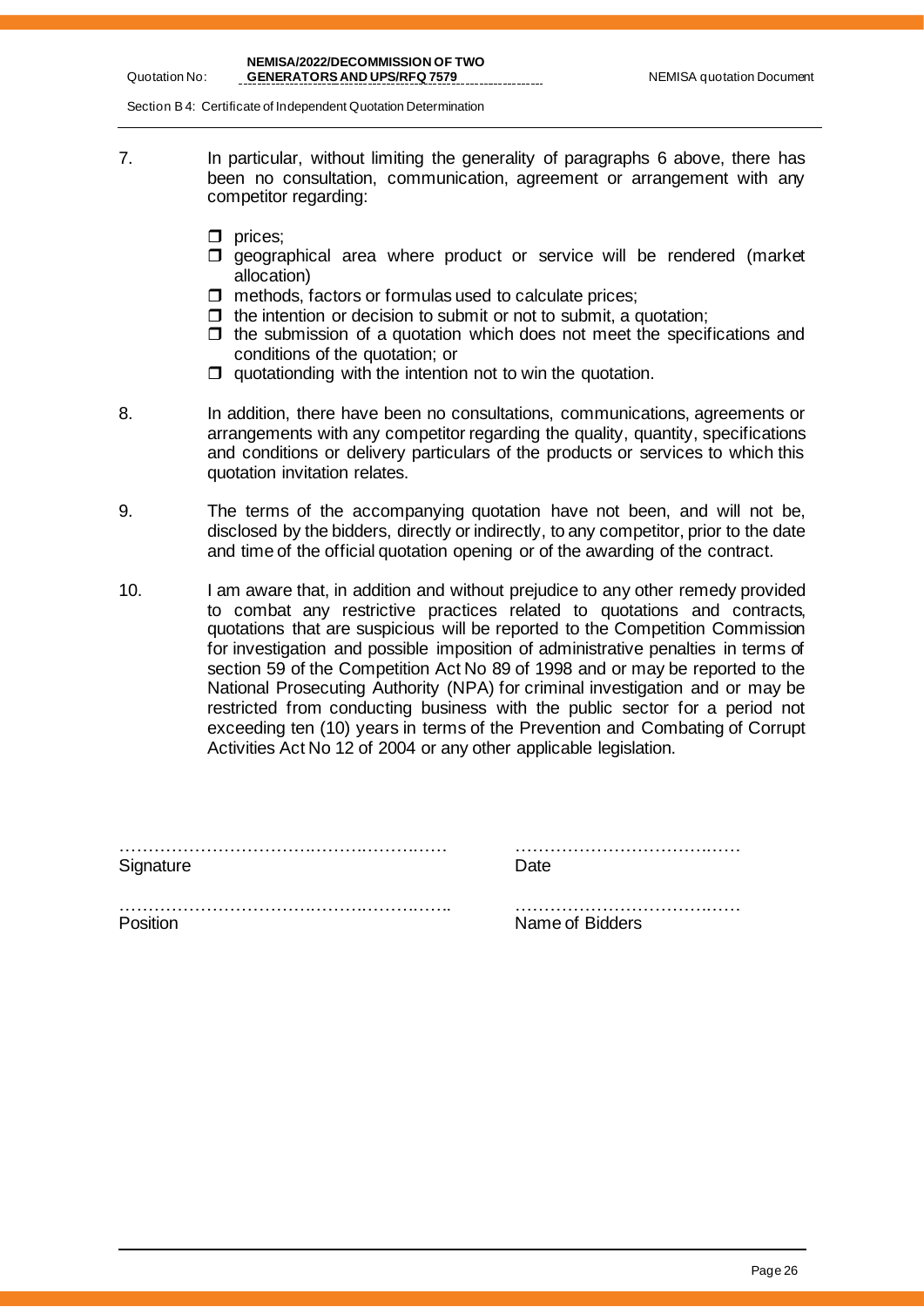Section B 5: Preference Points Claim Form ito the Preferential Procurement Regulations 2011

# **PREFERENCE POINTS CLAIM FORM IN TERMS OF THE PREFERENTIAL PROCUREMENT REGULATIONS 2017**

## **Return as Part 6**

## **NB: BEFORE COMPLETING THIS FORM, BIDDERS MUST STUDY THE GENERAL CONDITIONS, DEFINITIONS AND DIRECTIVES APPLICABLE IN RESPECT OF B-BBEE, AS PRESCRIBED IN THE PREFERENTIAL PROCUREMENT REGULATIONS, 2017.**

## **1. GENERAL CONDITIONS**

- 1.1 The following preference point systems are applicable to all quotations:
	- the 80/20 system for requirements with a Rand value of up to R50 000 000 (all applicable taxes included); and
	- the 90/10 system for requirements with a Rand value above R50 000 000 (all applicable taxes included).
- 1.2 The value of this quotation is estimated to not exceed R50 000 000 (all applicable taxes included) and therefore the 80/20 preference point system shall be applicable;
- 1.3 Points for this quotation shall be awarded for:
	- (a) Price; and<br>(b) B-BBEE S
	- B-BBEE Status Level of Contributor.
- 1.4 The maximum points for this quotation are allocated as follows:

|                                                   | <b>POINTS</b> |
|---------------------------------------------------|---------------|
| <b>PRICE</b>                                      | 80            |
| <b>B-BBEE Status Level of Contributor</b>         |               |
| Total points for Price and B-BBEE must not exceed | 100           |

- 1.5 Failure on the part of a bidders to submit proof of B-BBEE Status level of contributor together with the quotation, will be interpreted to mean that preference points for B-BBEE status level of contribution are not claimed.
- 1.6 The purchaser reserves the right to require of a bidders, either before a quotation is adjudicated or at any time subsequently, to substantiate any claim in regard to preferences, in any manner required by the purchaser.

## **2. DEFINITIONS**

- (a) **"B-BBEE"** means broad-based black economic empowerment as defined in section 1 of the Broad-Based Black Economic Empowerment Act;
- (b) "**B-BBEE status level of contributor"** means the B-BBEE status of an entity in terms of a code of good practice on black economic empowerment, issued in terms of section 9(1) of the Broad-Based Black Economic Empowerment Act;
- (c) **"quotation"** means a written offer in a prescribed or stipulated form in response to an invitation by an organ of state for the provision of goods or services, through price quotations, advertised competitive quotation processes or proposals;
- (d) **"Broad-Based Black Economic Empowerment Act"** means the Broad-Based Black Economic Empowerment Act, 2003 (Act No. 53 of 2003);
- (e) **"EME"** means an Exempted Micro Enterprise in terms of a code of good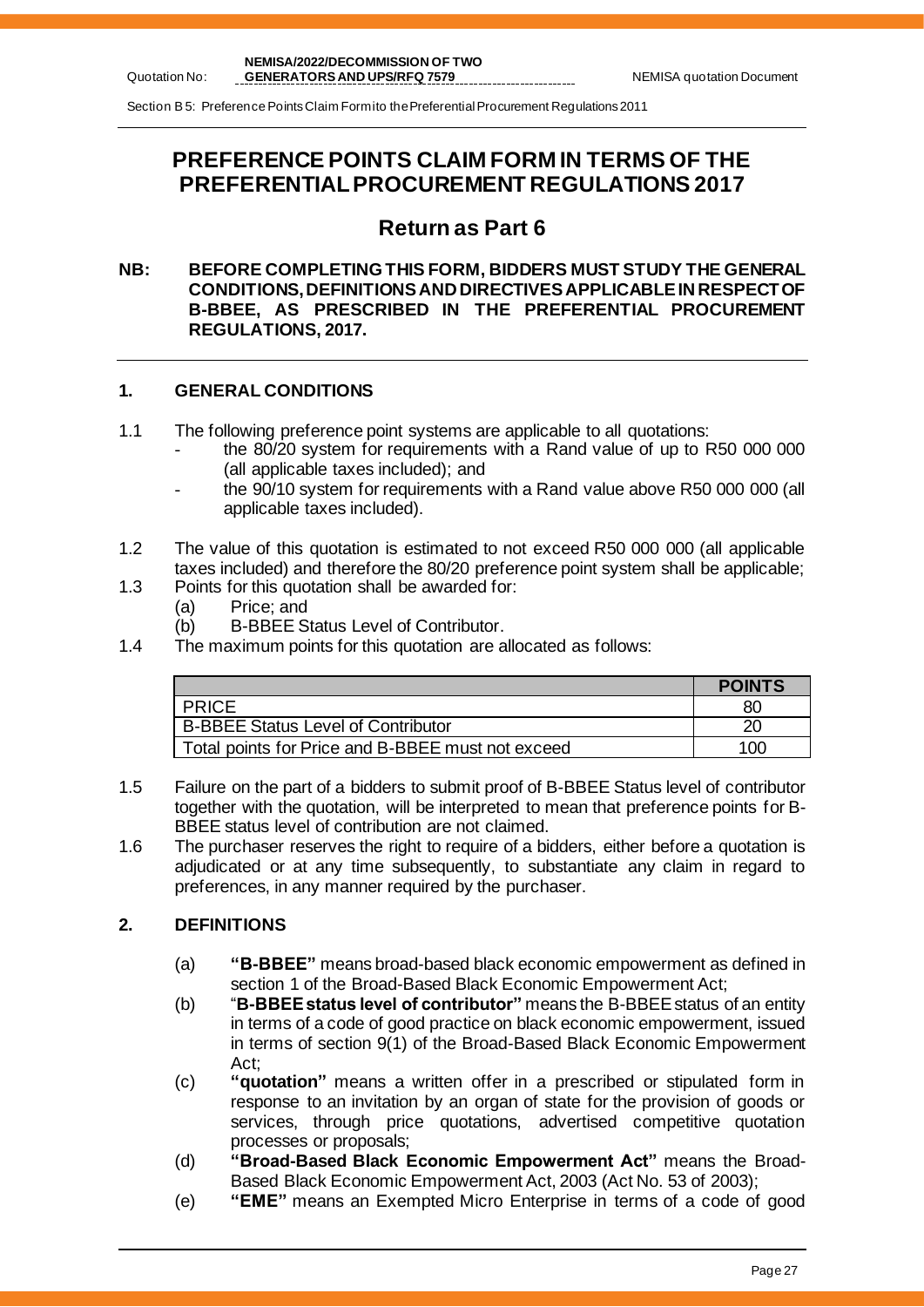Section B 5: Preference Points Claim Form ito the Preferential Procurement Regulations 2011

practice on black economic empowerment issued in terms of section 9 (1) of the Broad-Based Black Economic Empowerment Act;

- (f) **"functionality"** means the ability of a tenderer to provide goods or services in accordance with specifications as set out in the tender documents.
- (g) **"prices"** includes all applicable taxes less all unconditional discounts;
- (h) **"proof of B-BBEE status level of contributor"** means:
	- 1) B-BBEE Status level certificate issued by an authorized body or person;
	- 2) A sworn affidavit as prescribed by the B-BBEE Codes of Good Practice;
	- 3) Any other requirement prescribed in terms of the B-BBEE Act;
- (i) **"QSE"** means a qualifying small business enterprise in terms of a code of good practice on black economic empowerment issued in terms of section 9 (1) of the Broad-Based Black Economic Empowerment Act;
- *(j)* **"rand value"** means the total estimated value of a contract in Rand, calculated at the time of quotation invitation, and includes all applicable taxes;

## **3. POINTS AWARDED FOR PRICE**

Quotation No:

## **3.1 THE 80/20 OR 90/10 PREFERENCE POINT SYSTEMS**

A maximum of 80 or 90 points is allocated for price on the following basis:

80/20 or 90/10  
\n
$$
P_s = 80 \left( 1 - \frac{Pt - P \min}{P \min} \right) \qquad \text{or} \qquad P_s = 90 \left( 1 - \frac{Pt - P \min}{P \min} \right)
$$
\nWhere  
\nPs = Points scored for price of quotation under consideration

rea ror price or quotation under consideration  $Pt =$  Price of quotation under consideration Pmin = Price of lowest acceptable quotation

## **4. SUB-CONTRACTING**

4.1 Will any portion of the contract be sub-contracted?

| (Tick applicable box) |  |     |  |  |  |
|-----------------------|--|-----|--|--|--|
| YES I                 |  | NO. |  |  |  |

- 4.1.1 If yes, indicate:
	- i) What percentage of the contract will be subcontracted? ............….…………%
	- ii) The name of the sub-contractor …………………..………….…………………….
	- iii) The B-BBEE status level of the sub-contractor .................................…………..
	- iv) Whether the sub-contractor is an EME or QSE

## *(Tick applicable box***)**

| /ES | NΟ |  |
|-----|----|--|
|     |    |  |

v) Specify, by ticking the appropriate box, if subcontracting with an enterprise in terms of the Preferential Procurement Regulations,2017: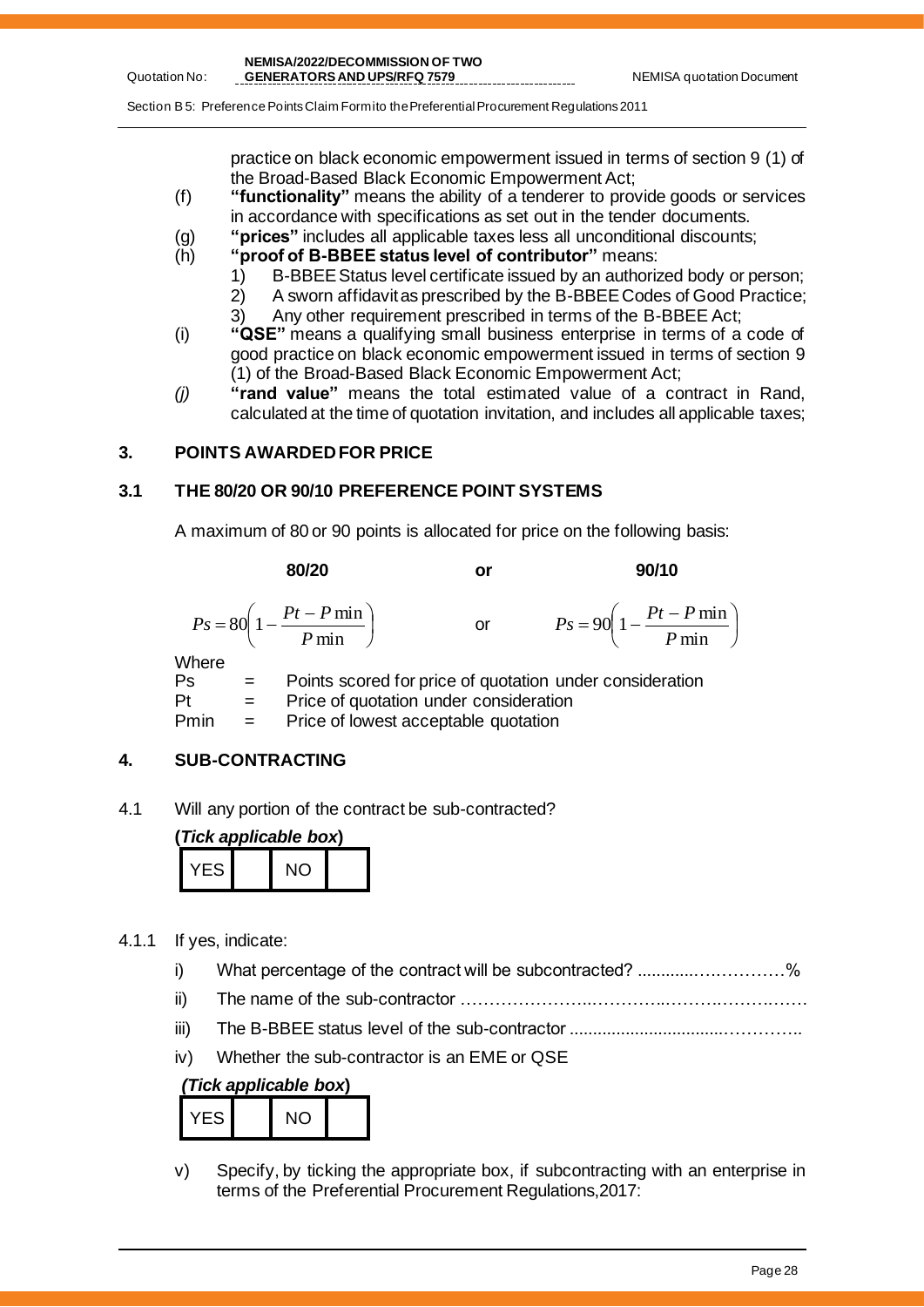Section B 5: Preference Points Claim Formito the Preferential Procurement Regulations 2011

| <b>Designated Group: An EME or QSE which is at last 51%</b> | EME | QSE |
|-------------------------------------------------------------|-----|-----|
| owned by:                                                   |     |     |
| <b>Black people</b>                                         |     |     |
| Black people who are youth                                  |     |     |
| Black people who are women                                  |     |     |
| <b>Black people with disabilities</b>                       |     |     |
| Black people living in rural or underdeveloped areas or     |     |     |
| townships                                                   |     |     |
| Cooperative owned by black people                           |     |     |
| Black people who are military veterans                      |     |     |
| OR                                                          |     |     |
| Any EME                                                     |     |     |
| Anv                                                         |     |     |

## 5. **DECLARATION WITH REGARD TO COMPANY/ FIRM**

- 5.1 Name of company/firm: ….……………………………………………………………….
- 5.2 VAT registration number: …..……………………………….……………………………
- 5.3 Company registration number: ……….……..…………….…………………………….
- 5.4 TYPE OF COMPANY/ FIRM

Quotation No:

## **(***Tick applicable box***)**

- Partnership/ Joint Venture/ Consortium
- One person business/ sole propriety
- Close corporation
- **Company**
- $\Box$  (Pty) Limited

## 5.5 DESCRIBE PRINCIPAL BUSINESS ACTIVITIES

……………………………………………………………………………………………… ……………………………………………………………………………………………… ……………………………………………………………………………………………… ………………………………………………………………………………………….…..

## 5.6 COMPANY CLASSIFICATION

## **(***Tick applicable box***)**

- **Manufacturer**
- **Supplier**
- Professional service provider
- Other service providers, e.g. transporter, etc.

5.7 Total number of years the company/firm has been in business: …..…………………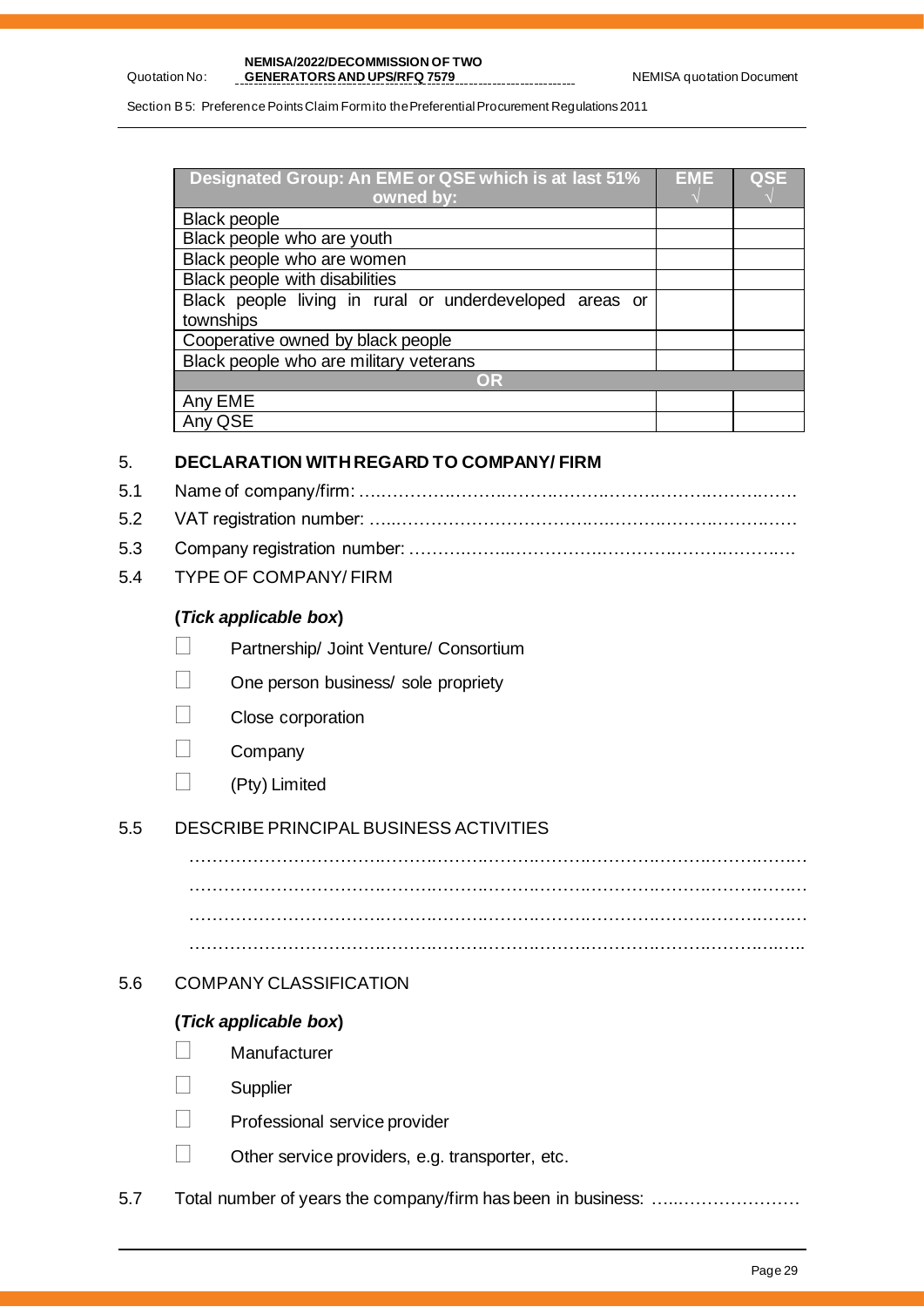Quotation No:

Section B 5: Preference Points Claim Formito the Preferential Procurement Regulations 2011

- 5.8 I/ we, the undersigned, who is/ are duly authorised to do so on behalf of the company/firm, certify that the points claimed, based on the B-BBE status level of contributor indicated in paragraphs 1.4 and 6.1 of the foregoing certificate, qualifies the company/ firm for the preference(s) shown and I/ we acknowledge that:
	- i) The information furnished is true and correct;
	- ii) The preference points claimed are in accordance with the General Conditions as indicated in paragraph 1 of this form;
	- iii) In the event of a contract being awarded as a result of points claimed as shown in paragraphs 1.4 and 6.1, the contractor may be required to furnish documentary proof to the satisfaction of the purchaser that the claims are correct;
	- iv) If the B-BBEE status level of contributor has been claimed or obtained on a fraudulent basis or any of the conditions of contract have not been fulfilled, the purchaser may, in addition to any other remedy it may have –
		- (a) disqualify the person from the quotation process;
		- (b) recover costs, losses or damages it has incurred or suffered as a result of that person's conduct;
		- (c) cancel the contract and claim any damages which it has suffered as a result of having to make less favourable arrangements due to such cancellation;
		- (d) recommend that the bidders or contractor, its shareholders and directors, or only the shareholders and directors who acted on a fraudulent basis, be restricted by the National Treasury from obtaining business from any organ of state for a period not exceeding 10 years, after the *audi alteram partem* (hear the other side) rule has been applied; and
		- (e) forward the matter for criminal prosecution.

| <b>WITNESSES</b> | SIGNATURE(S) OF BIDDERS(S)<br>DATE: |
|------------------|-------------------------------------|
|                  | ADDRESS:                            |
| ົ                |                                     |
|                  | .                                   |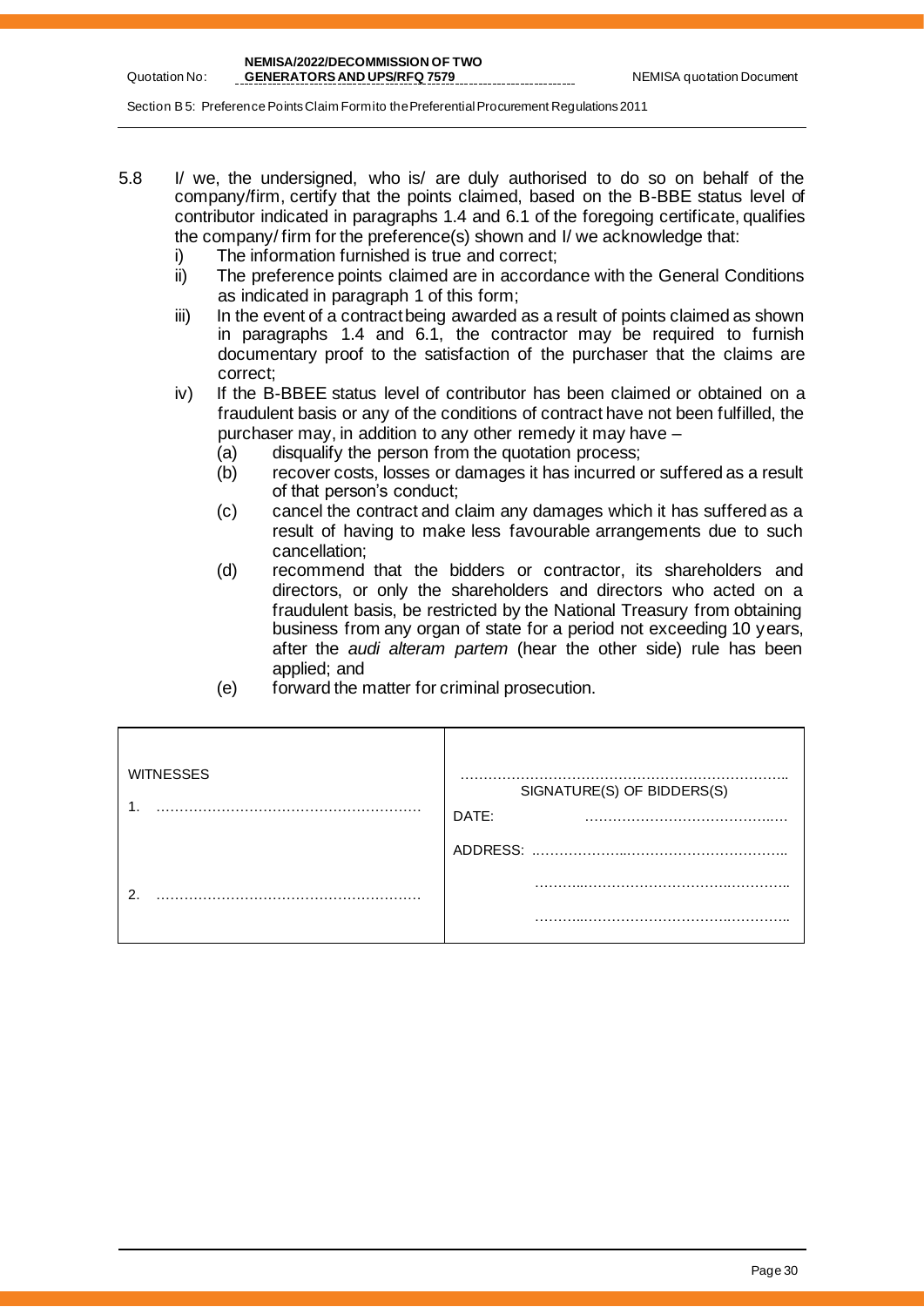Quotation No: **NEMISA/2022/DECOMMISSION OF TWO**  GENERATORS AND UPS/RFQ 7579 NEMISA quotation Document

Section B 6: Invitation to Quotation

## **INVITATION TO QUOTATION Return as Part 7**

## **YOU ARE HEREBY INVITED TO QUOTATION FOR REQUIREMENT OF NEMISA**

| QUOTATION<br><b>NO</b>                                                                                                                | NEMISA/2022/DECOMMISSION OF<br>TWO GENERATORS AND UPS/RFQ<br>7579 | <b>CLOSING</b><br><b>DATE</b> | Wednesday, 25 May<br>2022 | <b>CLOSING</b><br><b>TIME</b> | 11:00 |
|---------------------------------------------------------------------------------------------------------------------------------------|-------------------------------------------------------------------|-------------------------------|---------------------------|-------------------------------|-------|
| REQUEST FOR QUOTATION FOR THE APPOINTMENT OF A SERVICE PROVIDER TO DECOMMISSION TWO<br><b>GENERATORS AND UINTERUPTED POWER SUPLLY</b> |                                                                   |                               |                           |                               |       |

**All Bidders must furnish the following particulars and include it in their submission (Failure to do so may result in your quotation being disqualified)**

| Name of Bidders:                                                                                                                                                          |                                                          |                 |                                                                                                           |           |  |
|---------------------------------------------------------------------------------------------------------------------------------------------------------------------------|----------------------------------------------------------|-----------------|-----------------------------------------------------------------------------------------------------------|-----------|--|
| Postal address:                                                                                                                                                           |                                                          |                 |                                                                                                           |           |  |
| Street address:                                                                                                                                                           |                                                          |                 |                                                                                                           |           |  |
|                                                                                                                                                                           |                                                          |                 |                                                                                                           |           |  |
| Telephone number:                                                                                                                                                         | Code                                                     |                 |                                                                                                           |           |  |
| Cellular number:                                                                                                                                                          |                                                          |                 |                                                                                                           |           |  |
| Facsimile number:                                                                                                                                                         |                                                          |                 |                                                                                                           |           |  |
| e-Mail address:                                                                                                                                                           |                                                          |                 |                                                                                                           |           |  |
| VAT Registration No:                                                                                                                                                      |                                                          |                 |                                                                                                           |           |  |
| Printed TCS                                                                                                                                                               | TAX COMPLIANCE REQUIREMENTS (Tick applicable box)        | <b>SARS PIN</b> |                                                                                                           | CSD No    |  |
|                                                                                                                                                                           |                                                          |                 |                                                                                                           |           |  |
|                                                                                                                                                                           | <b>PROOF OF B-BBEE STATUS LEVEL SUBMITTED?</b>           |                 | <b>YES</b>                                                                                                | <b>NO</b> |  |
| (Tick applicable box)<br><b>B-BBEE Status Level Verification Certificate</b>                                                                                              |                                                          |                 | <b>B-BBEE Status Level Sworn Affidavit</b>                                                                |           |  |
|                                                                                                                                                                           |                                                          |                 |                                                                                                           |           |  |
|                                                                                                                                                                           | WHO WAS THE CERTIFICATE ISSUED BY? (Tick applicable box) |                 |                                                                                                           |           |  |
| An Accounting Officer as contemplated in the Close Corporation Act (CCA)?<br>A verification Agency accredited by the South African National Accreditation System (SANAS)? |                                                          |                 |                                                                                                           |           |  |
| A registered Auditor?                                                                                                                                                     |                                                          |                 |                                                                                                           |           |  |
| qualify for preference points for B-BBEE                                                                                                                                  |                                                          |                 | NOTE: A B-BBEE Status Level Certificate/ Sworn Affidavit (For EMEs or QSEs) must be submitted in order to |           |  |
| <b>Contact details of Bidders representative:</b>                                                                                                                         |                                                          |                 |                                                                                                           |           |  |
| Name and Surname                                                                                                                                                          |                                                          |                 |                                                                                                           |           |  |

| Tagine and Odiname |      |        |  |
|--------------------|------|--------|--|
| Telephone number:  | Code | Number |  |
| Cellular number:   |      |        |  |
| Facsimile number:  | Code | Number |  |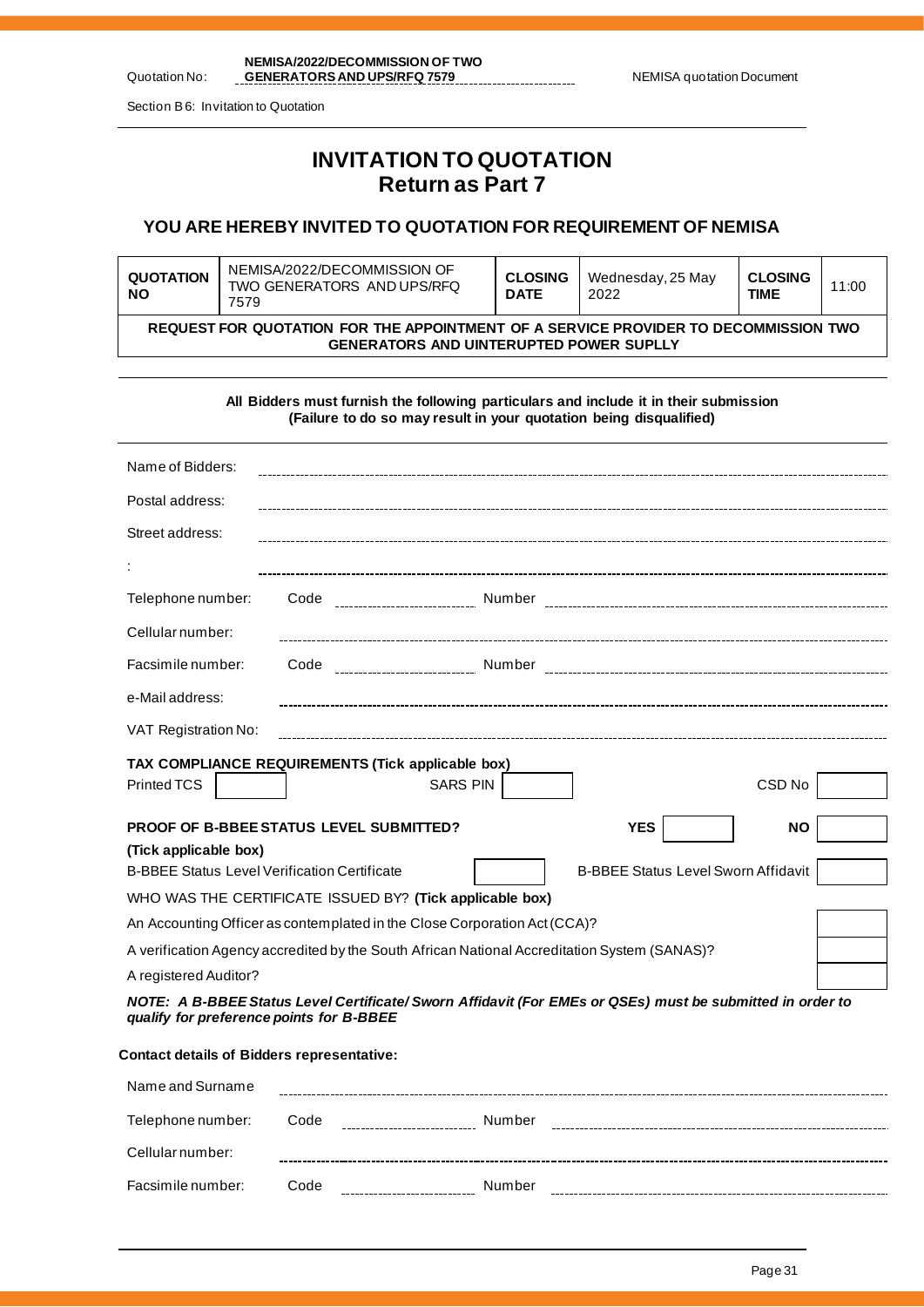| <b>NEMISA/2022/DECOMMISSION OF TWO</b><br>Quotation No:<br><b>GENERATORS AND UPS/RFQ 7579</b><br>Section B6: Invitation to Quotation                                                                                                                                                                                                                                                                                                                                          |              | <b>NEMISA quotation Document</b> |
|-------------------------------------------------------------------------------------------------------------------------------------------------------------------------------------------------------------------------------------------------------------------------------------------------------------------------------------------------------------------------------------------------------------------------------------------------------------------------------|--------------|----------------------------------|
| e-Mail address:                                                                                                                                                                                                                                                                                                                                                                                                                                                               |              |                                  |
|                                                                                                                                                                                                                                                                                                                                                                                                                                                                               | Confirmation |                                  |
| Are you the accredited representative in South Africa for the services offered by you?                                                                                                                                                                                                                                                                                                                                                                                        |              | YES / NO                         |
| <b>Declaration</b>                                                                                                                                                                                                                                                                                                                                                                                                                                                            |              |                                  |
| I/ We have examined the information provided in your quotation documents and offer to undertake the work<br>prescribed in accordance with the requirements as set out in the quotation document. The prices quoted in<br>this quotation are valid for the stipulated period. I/ We confirm the availability of the proposed team m embers.<br>I/ We confirm that this quotation will remain binding upon us and may be accepted by you at any time before<br>the expiry date. |              |                                  |
| <b>Signature of Bidders:</b>                                                                                                                                                                                                                                                                                                                                                                                                                                                  |              |                                  |
| Date:                                                                                                                                                                                                                                                                                                                                                                                                                                                                         |              |                                  |
| Are you duly authorised to commit the Bidders?                                                                                                                                                                                                                                                                                                                                                                                                                                |              | YES / NO                         |
| Capacity under which this quotation is<br>signed                                                                                                                                                                                                                                                                                                                                                                                                                              |              |                                  |
| TOTAL QUOTATION PRICE (INCLUSIVE<br>OF VAT)                                                                                                                                                                                                                                                                                                                                                                                                                                   | R.           |                                  |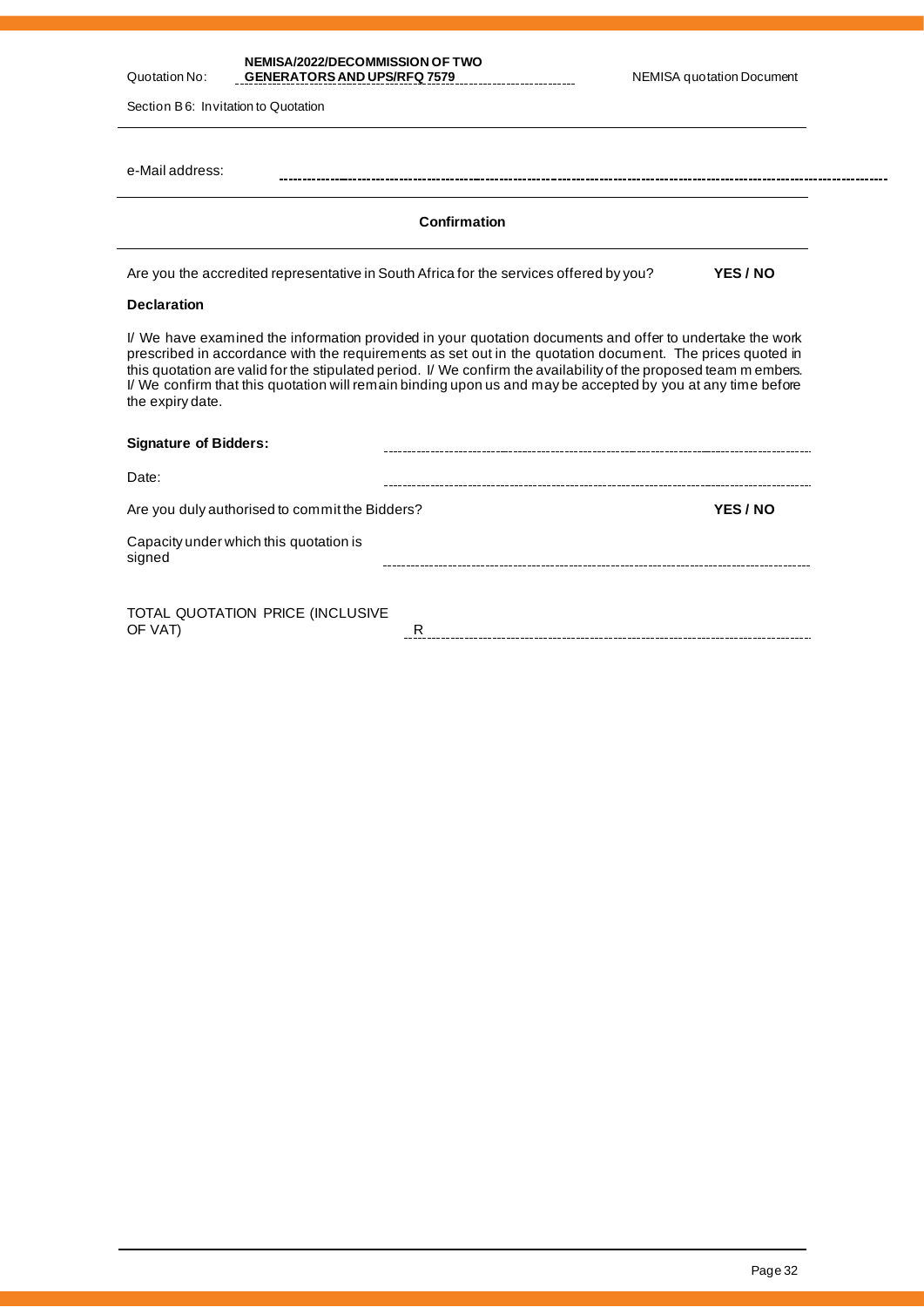Section B 7: Pricing Schedule

## **PRICING SCHEDULE** Services **Return as Part 8**

| NAME OF<br><b>RESPONDENT:</b> |                                                                                                                                                                      |                      |                                        |
|-------------------------------|----------------------------------------------------------------------------------------------------------------------------------------------------------------------|----------------------|----------------------------------------|
|                               | OFFER TO BE VALID FOR 60 DAYS FROM THE CLOSING DATE OF QUOTATION                                                                                                     |                      |                                        |
| <b>PAR NO</b>                 | <b>DESCRIPTION</b>                                                                                                                                                   |                      | <b>QUOTATION PRICE IN RSA CURRENCY</b> |
|                               | The accompanying information must be used for the formulation of proposals.                                                                                          |                      |                                        |
| $\overline{c}$                | Respondents are required to indicate a ceiling price based on the total estimated time/fees for completion of all phases and including all expenses for the project. |                      |                                        |
|                               |                                                                                                                                                                      |                      |                                        |
|                               |                                                                                                                                                                      | Amount excluding VAT | R                                      |
|                               |                                                                                                                                                                      | VAT @ 15%            | R                                      |
|                               |                                                                                                                                                                      | Total including VAT  | R                                      |
| 3                             | Period required for commencement with project after acceptance of quotation.                                                                                         |                      |                                        |
| 4                             | Estimated person-days for completion of the project.                                                                                                                 |                      |                                        |
| 5                             | Are the rates quoted firm for the full period of the contract?                                                                                                       |                      |                                        |
| 6                             | If not firm for the full period, provide details of the basis on which adjustments will be applied for, for example consumer price index.                            |                      |                                        |